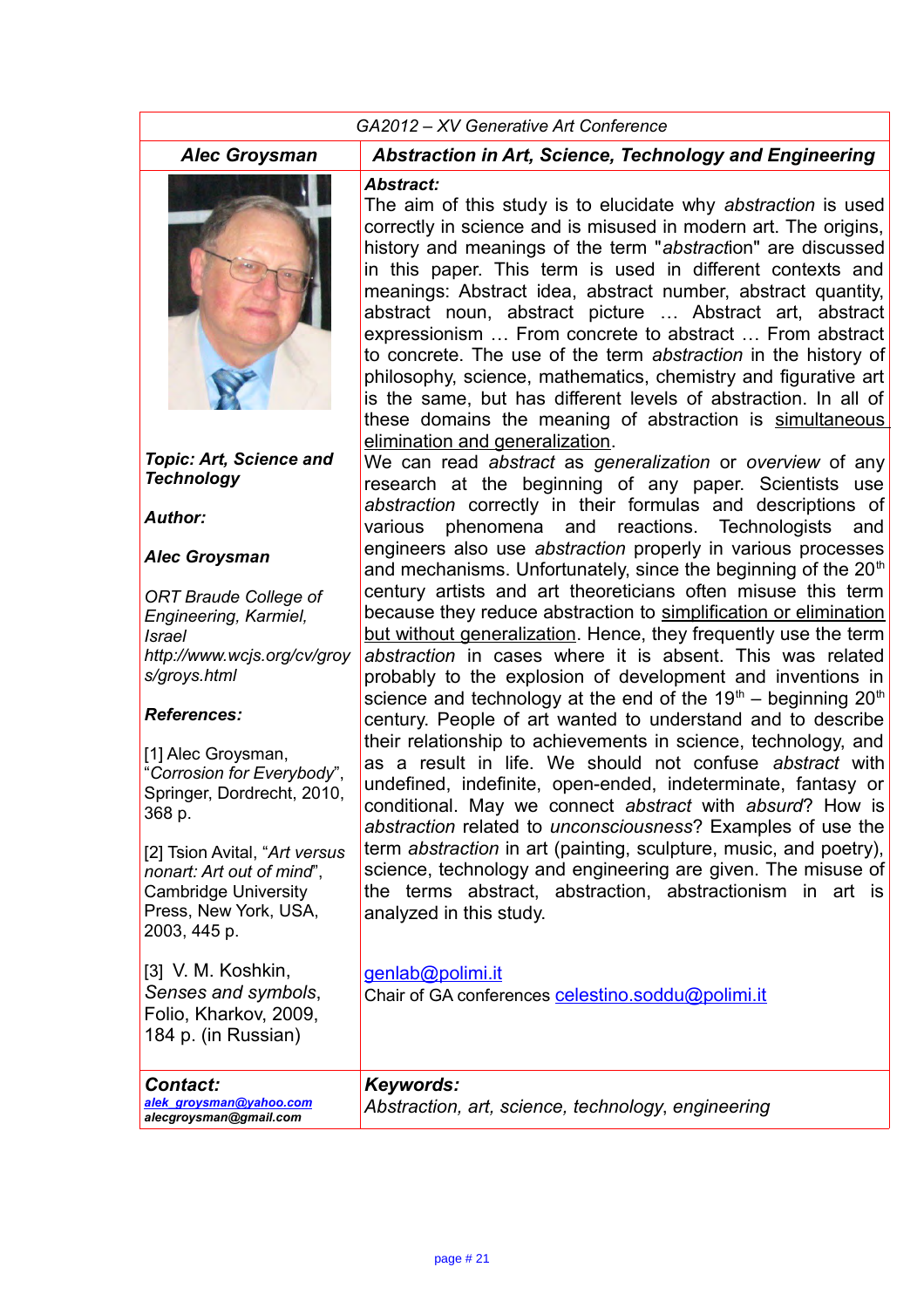# *ABSTRACTION IN ART, SCIENCE AND TECHNOLOGY*

**PhD, Alec Groysman**

*Department of Mechanical Engineering and Biotechnology ORT Braude College of Engineering, Karmiel, Israel http://www.wcjs.org/cv/groys/groys.html e-mail: alecgroysman@gmail.com*

**Premise.** "*They want to show their education and always speak about incomprehensible things*."

"*Они хочут свою образованность показать и всегда говорят о непонятном*." А. P. Chekhov (1860-1904), the Russian writer, the play "Wedding".

The aim of this study is the description of the origin and history of the term 'abstraction', its meaning in science and art, and metamorphoses of its connotation in the  $20<sup>th</sup>$  century.

The term 'abstraction' is used in different contexts and meanings: abstract idea, abstract number, abstract quantity, abstract noun, abstract picture … abstract art, abstract expressionism … From concrete to abstract … From abstract to concrete… The use of the term 'abstraction' in the history of philosophy, science, mathematics, linguistics, and figurative art is the same, but has different levels of abstraction. In all of these domains the meaning of abstraction is simultaneous elimination and generalization. We can read this at the beginning of a paper: *abstract* as *generalization* of research. Scientists (e.g., mathematicians, physicists, and chemists) use 'abstraction' accordingly to its original meaning in their formulas and descriptions of various phenomena and reactions. Technologists and engineers also use 'abstraction' properly in creation of various processes and mechanisms. Since the beginning of the  $20<sup>th</sup>$  century artists, art critics and art theoreticians often use the term 'abstraction' as a simplification or elimination but without generalization. Probably this happened because of the explosion of developments and inventions in science and technology at the end of the  $19<sup>th</sup>$  – beginning of the  $20<sup>th</sup>$  centuries. People of art wanted to understand and to describe their relationship to achievements in science, technology, and as a result in life. The change of meaning of the term 'abstraction' in art is analyzed in this study. Examples of use the term *'abstraction'* in art, science and technology are given.

*Keywords: abstraction, art, science, technology, education.*

#### **1. Overture**

*« Art* is something that stimulates the individual's thoughts, emotions, beliefs, or ideas through senses » [1].

Abstract idea, abstract thinking, abstract number, abstract quantity, abstract noun, abstract picture … Abstract art, abstract expressionism … From concrete to abstract … From abstract to concrete … One hears such combinations of words very often. The adjective 'abstract' stands before different words in their particular meaning. I remember well how our teachers in my school and then in the university in the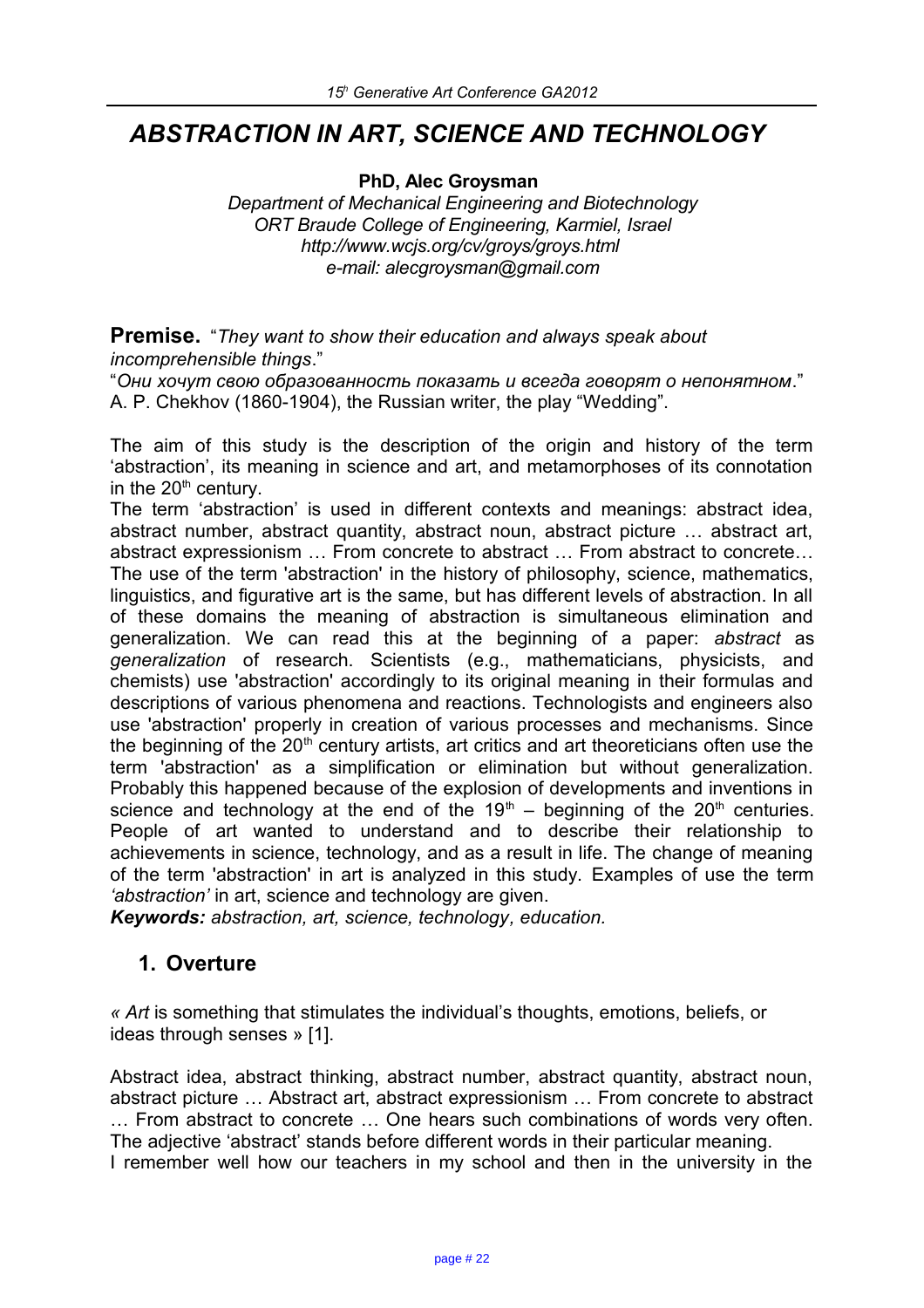former USSR (Union of Soviet Socialist Republics) criticized abstractionism and abstract art in 1950-1970s. All this was alien to us.

Two events caused me to carry out this study. The first event was in 1989 when I visited Sofia, the capital of Bulgaria, at the conference on corrosion of metals. I took my boss from Moscow to the National Art Gallery in Sofia. When we entered the hall of abstract paintings he cried and was outraged by them. These pictures really expressed nothing, only forms, lines, shapes, spots, and sometimes different colors.

It was by chance that it was a Bulgarian, Atanas Stoikov, who published a critical book of abstract art and its theory in 1964 [2]. The author dethroned the myth about 'abstract art' from the position of socialist realism and proved that this was not art at all.

I wanted to understand the paintings which expressed nothing. If these pictures are shown in museums, this means that there are people who like such pictures and can explain what this is, their meaning and value. My generation of 1960-1970s was educated on realism, namely, socialist realism – the official USSR art form. But Baroque and Renaissance paintings, classicism, romanticism, and impressionism were demonstrated in museums in Moscow, Leningrad and other cities in the former USSR. In any case, we were educated that any work of art must express some idea and reflect the real world.

The second event was in December 2011 during the  $14<sup>th</sup>$  Generative Art conference in Rome, Italy. A young artist from Germany showed a picture and called it 'abstract' (Figure 1).



*Figure 1. "1 to 2 to 3" 2011, (medium density fiberboard, a special wood material) and acrylic color [3]*

In addition, the author compared his picture with abstract mathematical formulas [3]. We know well that mathematics is the most abstract science. I felt that the young artist put a different meaning of the term *abstract* than mathematicians. I decided to analyse what the term *'abstract*' means in art, science, technology, and engineering. I was familiar with abstract paintings of Russian painters Wassily Kandinsky and Kazimir Malevich, the Dutch Piet Mondrian and Theo van Doesburg, the Frenchman Robert Delaunay, and the American Jackson Pollok. I liked some paintings by Kandinsky and Pollok (Figure 2), and did not like the pictures by Malevich, Mondrian and van Doesburg (Figure 3). For me, they expressed nothing. I explained my sympathy to paintings by Kandinsky and Pollok by aesthetics feelings: combination of colors and arrangement of forms, lines, particles, and different parts.

I understand that there are no quantitative criteria in art like in science. Our perception of works of art is based on the formula 'I like – I do not like'. In my opinion, any estimation of the work of art is subjective. But I wanted to understand why in any case there are people who enjoy a painting with very simple forms, lines and dots which are out of touch with reality. I feel that this probably depends on fantasy and the mood of a person.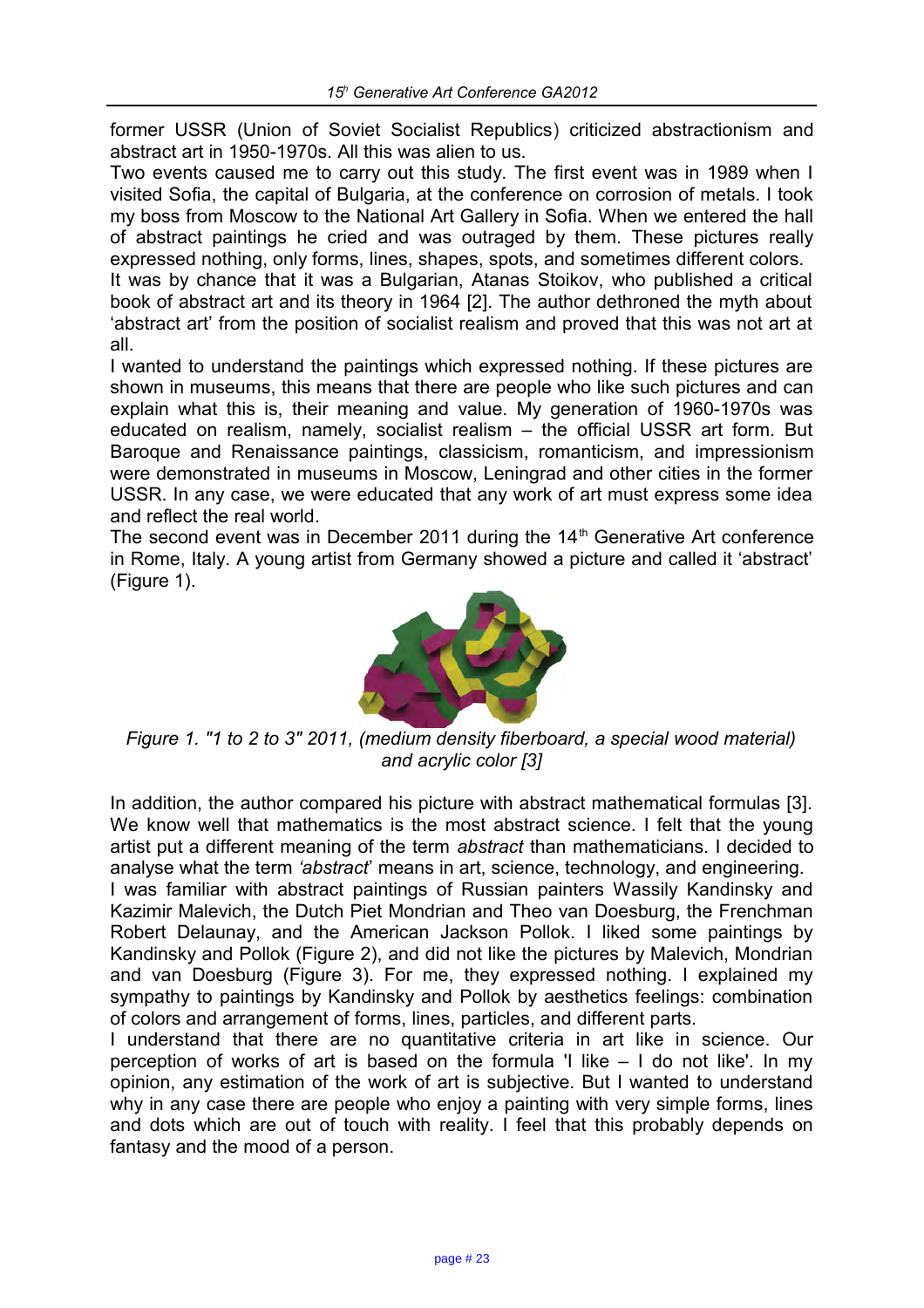

*Figure 2. a - Composition VII (1913) by Wassily Kandinsky; b- Autumn Rhythm (1950) by Jackson Pollok*



*Figure 3. a – Suprematist Composition (1916) by Kazimir Malevich; b - Composition with Yellow, Blue, and Red (1937–1942) by Piet Mondrian; c - Composition VII (the three graces) (1917) by Theo van Doesburg*

For instance, as in music when you listen for Bach`s fugue, Beethoven`s sonata or Chopin`s nocturne. This is called 'absolute (abstract) music' which is in contrast to the 'program music'. The latter reflects real picture or words. Listening to 'absolute (abstract) music', you may imagine anything that you want. This music does not reflect any actual word or world. Probably, like listening to 'absolute music' and enjoying the harmony of sounds, some people enjoy the harmony of colors, lines and forms by seeing 'abstract paintings' without any concrete particular picture in their brain …

Analysis of literature showed that there is serious research on this subject [2, 4-6]. A profound analysis of *abstract art* is given by the Israeli philosopher Tsion Avital in his book "*Art Versus Nonart: Art Out of Mind*" where he consequentially and strongly proves on 61 pages that *'abstraction art*' of the 20th century is not *'abstract*' and is not *'art*' [4, pp. 167-228]. Why in spite of these profound works and books, people continue confusing terms concerning 'abstract' and its derivatives? In order to reply to this question, we should analyse the history of the origin and meaning of the term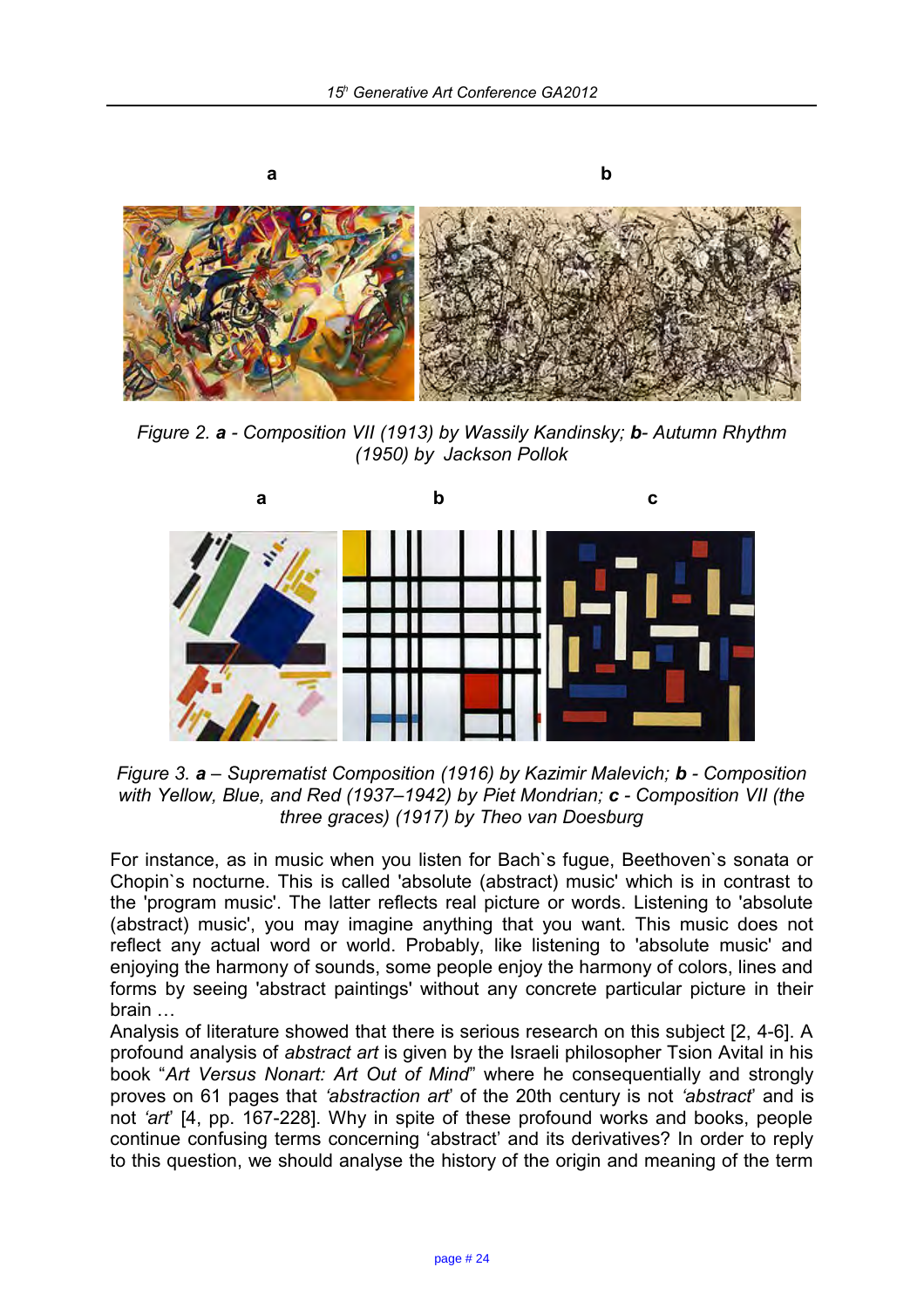'abstract'.

## **2. Definition of the term 'abstract'**

Probably the first who introduced the idea of the process of abstraction in explaining the source of human knowledge was the Greek philosopher Aristotle (384-322 BC). He explained that human beings are born without any ideas in their minds. Man only knows through the process of abstraction of the essences of particular things and forming them into universal ideas [7]. For instance, all red things are similar in that there is the same universal, redness, in each thing. When we form the concept of a universal on Aristotle's theory, we 'abstract' from a many instances we come across. Aristotle used the Greek words *aphaeresis* (taking away from a thing, elimination, diminishing) and *korismos* (separation, dividing). We as it were mentally extract from each thing the quality that they all have in common. So how does the little girl get the concept of a human being? She learns to ignore the details, tall and short, black and white, long hair and short hair, male and female, etc.; and she pays attention to the thing that they all have in common, namely, humanity. In Aristotle's view, the universal humanity is the same in all humans (i.e., all humans have that exact same type in common); and this allows us to form a concept of humanity that applies to all humans.

Abstraction is a philosophical process by which people develop general concepts from experience. Abstraction is the process of *drawing out* (*elimination, separation*) the essence of things and giving them independent existence from the things of which they are inextricably connected. For instance, when we use the generic term animal we have merely extracted the essence of all animals (bear, dog, or wolf) and have made it to stand for the general idea of collectivity of animals.

In other words, *abstraction is a simultaneous elimination and generalization*. Let us open any scientific journal. Each article begins with an *abstrac*t, meaning *summary, synopsis, elimination*, *generalization*, *or quintessence*. Thus the noun *'abstract'* is used for a summary, compendium or epitome of a larger work, the gist of which is given in a concentrated form [8]. *Abstraction is the opposite to concrete, detailed*.

Probably, the Roman scholar and philosopher Anicius Manlius Severinus Boethius (480 - 524 AD) was the first who translated the terms *aphaeresis* and *korismos* used by Aristotle (800 years later!) from the Greek into the Latin words *abstractio* and *abstrahere* [9]. These Latin words were adopted in other European languages. Did people use these terms during the next 15 centuries until the beginning of the  $20<sup>th</sup>$ century? Nobody knows. These Latin words *abstractio* and *abstrahere* "*have misled many, especially in the world of art, to think that abstraction is only separation*." [4]

What happened in the 20<sup>th</sup> century? What is written about *abstraction* in different dictionaries and encyclopedias published in the 20<sup>th</sup> century? "Abstraction is a *mental distraction from the object, its properties or signs, which really cannot exist separately by itself*" [10, p. 9]. This was published in 1907 in Russia. This date is very important because the beginning of the modern abstract art is credited to Russian painters Wassily Kandinsky and Kazimir Malevich in 1910-1015. I can only suggest that these painters read the famous encyclopedia by Brokgauz and Efron [10]. A similar definition *of 'abstraction'* was given in the Encyclopedia Britannica in 1911 [11].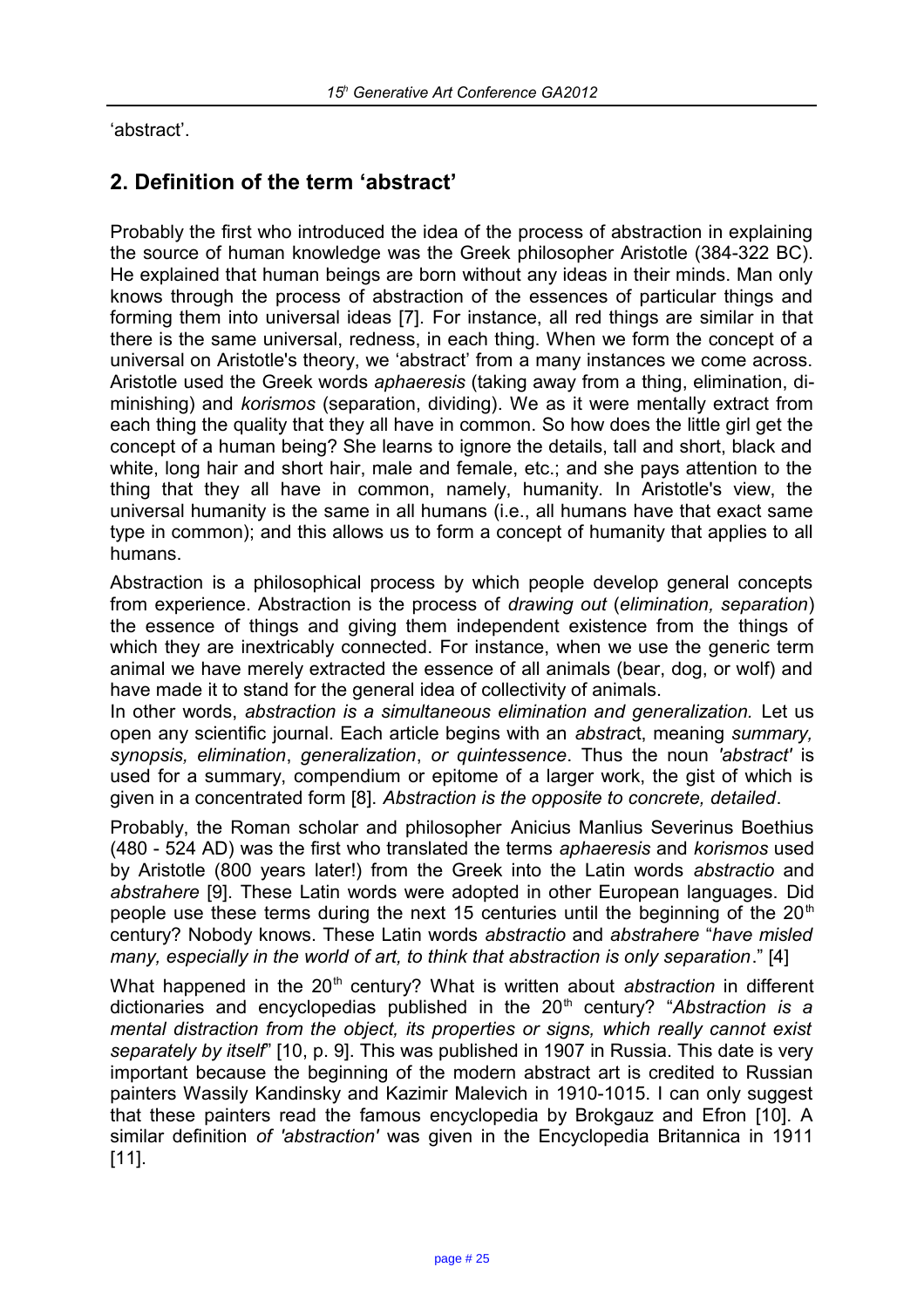Then we read in the vocabulary of foreign words published in the former USSR in 1964 [12, p. 12]: "*Abstract is distracted (disengaged); Abstractionism, abstract art is extremely formalistic direction in painting, sculpture and graphics (drawing), originated and developed in the 20th century; abstractionists deny realism completely, their works represent a meaningless combination of distracted geometric forms, chaotic spots and lines*". The next word defined in this vocabulary was "*Abstraction derived from the Latin 'abstractio' (elimination, distraction) - a) mental distraction from sides, properties or relationships of subject; b) distracted idea, concept or theoretical generalization …*" [12]. The next word in this vocabulary was *absurd*. Was not this symbolic? I found similar definitions of the term *abstraction* in the Soviet Encyclopedia (1983), even more, that "*abstract is opposite to concrete"*  and *"some currents of abstractionism (suprematism, neo-plasticism) having something in common with the seeking and striving for architecture and industrial art design created ordered constructions from lines, geometric figures and spaces; others (tashism) seek to express spontaneity and unconsciousness of creativity in dynamics of spots and spaces*" [13, p. 10].

Now I understand that this was a mixture of correct and wrong definitions of terms *abstract*, *abstractionism* and *abstract art*.

#### **3. Change the meaning of the term** *'abstraction***' in art**

Abstract art in this original sense has existed for many years, probably since prehistoric times [4, 2]. There can be no doubt that a new meaning of abstract art was introduced by Russian painters Wassily Kandinski [14] and Kazimir Malevich [15, 16]. They or art theoreticians and critics misused these terms, probably, because of the wrong translation of the term *abstract* into the Russian language. One of the translations of the word *abstract* into Russian was *'otvlechenni*' (отвлечённый, воображаемый, умозрительный) - *distracted (disengaged, discrete, notional)*. In this sense, any form, line, space, dots can be present in accordance with a fantasy and a mood of an artist. And any observer can imagine any object (real or unreal) according to his mood and fantasy looking at such an 'abstract' picture, similar to a listener of Chopin`s nocturne. Thus, we encounter a situation in which the original meaning of the word (*'abstract*' in this case) was changed. This was not the first time in history. Really we encounter the situation when one word (*abstract*) acquired several meanings. For instance, the word *fields (polya* - поля) in Russian has three meanings: the area of soil with agricultural product, round ends of a hat or margins on a page. Its meaning depends on the context.

*Etymology,* as the study of the history of words, their origins and how their meaning have changed over time, is very important in this case, because an unexpected transformation of primary meaning of words with time can give an interesting but not always useful knowledge. For instance, the word '*calculus*' means '*pebble*' (in Latin), as Pythagoreans (the Greek mathematicians) used pebbles before the invention of figures, and certainly this cannot help in understanding the mystery of algebra [17]. Knowledge that word '*classic*' in Latin meant '*fleet*' and then meant '*order*' also cannot help in understanding modern meaning of word '*classic*' [17].

Capricious changes of a meaning, often from the original quality to its very opposite,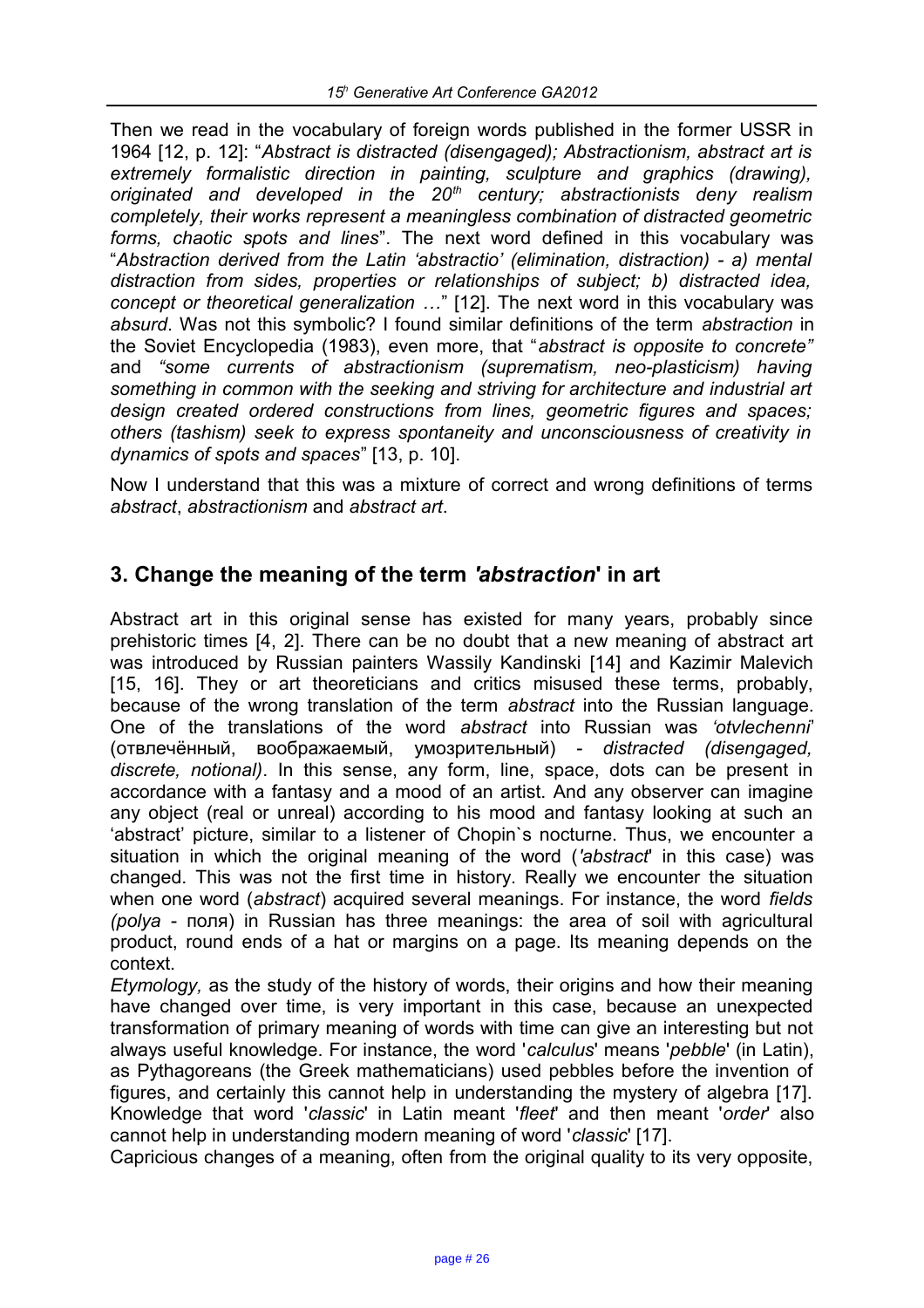follow a perfectly obvious principle: a word designates any quality that can symbolize a certain feeling [6]. An American philosopher of art Susanne Katherina Langer (1895-1985) lists several examples of changes of original meanings of colors. For instance, the word *blue*, German *blau,* derives from *blavus,* a Middle Latin form of *flavus*, meaning, not *blue*, but *yellow* [6]. It is explained by the fact that colors were not always distinguished by their actual spectral values (red, blue, etc.), but primarily as warm or cold, clear or dull. This is correct because these words symbolize opposite sensations or feelings and relate to metaphors. We can hear: cold tone or warm color. The Russian painter Wassily Kandinsky (1866-1944) analyzed colors in a similar manner [14]. Thus, a poet can say instead of *white – black*, metaphorical equivalents *warm - cold, clear* – *vague,* etc. This depends on our imagination and perception, because somebody can imagine definitely opposite that *white* is *cold* (like *snow* or *ice*) and *black* is *hot* (like *black hole* or *hell*). This happens because we deal with *qualitative values*.

Why has it happened that the meaning of the word *'abstraction*' was changed in art in the 20<sup>th</sup> century from its original use, sense and connotation (*eliminationgeneralization*)?

I will try to give my vision why 'abstract art' and other modern artistic movements appeared at the beginning of the  $20<sup>th</sup>$  century. We can use one of famous dictum that development of science and technology takes place but "*there is no progress in art*" [18, p. 10]. Significant achievements were done in science and technology in 1895-1910s. Let me mention only several considerable achievements: the production and detection of electromagnetic radiation (known as X-rays or Röntgen rays) by the German physicist Wilhelm Conrad Röntgen in 1895; the discovery of radioactivity by the French physicist Antoine Henri Becquerel in 1896; the discovery of electrons by the British physicist Joseph John Thomson in 1897; the introduction of quanta (photons) by the German physicist Max Planck in 1900; the theory of relativity by Albert Einstein in 1905 which changed views on space, time, and matter; the formulation of the model of the atom by the British physicist Ernest Rutherford in 1911. Then the works on psychoanalysis by the Austrian psychiatrist Sigmund Freud, the production of automobiles, the first flights by airplanes, etc.

These discoveries and developments in science and technology of course influenced people, their life, thoughts, and psychology. All this could not influence the artistic world. Artists tried to understand these changes and to reply by their works. For instance, French artist Marcel Duchamp (1887-1968) suggested artistic version of "denuding" of matter (after discovering of electron) in his paintings "*The King and Queen Surrounded by Swift Nudes*" and "*Nude Descending a Staircase*" (Figure 4). Duchamp attempted to give visual form to the invisible world in his paintings [19, 20]. Artists sought progress in the field of art and suggested their vision of new phenomena. Thus artists began "destroying" old art in the hope to create something new in accordance to changes of knowledge about our material world. Futurism, cubism, fauvism, Orphism, expressionism, Dadaism, and surrealism in painting; functionalism and constructivism in architecture; symbolism and zaum (Russian 'заумь' – 'transreason, transration or beyondsense') in poetry; and dodecaphony (atonal music) in music appeared. We can call all these movements by one word *avant-garde*.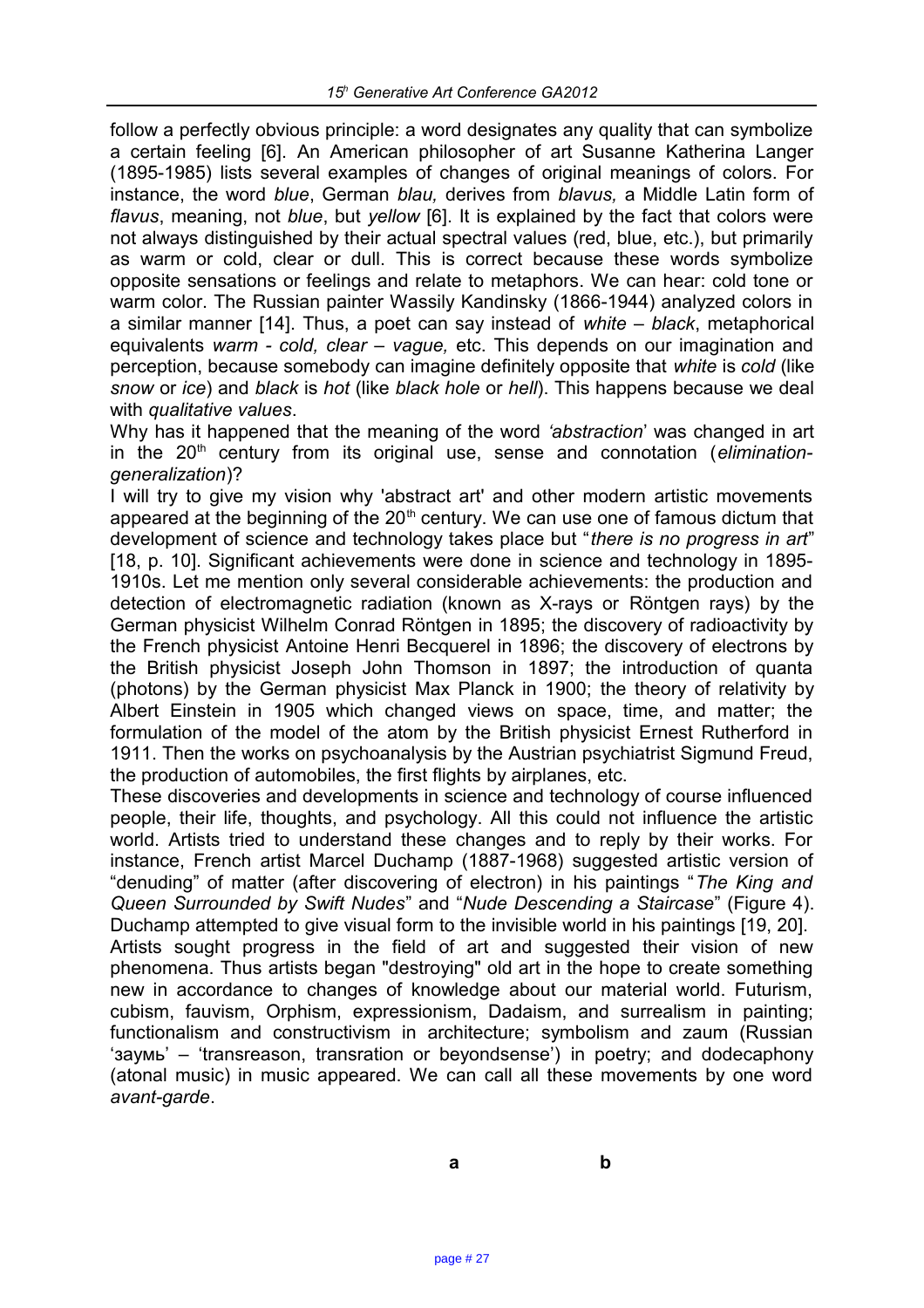

*Figure 4. Marcel Duchamp (1912). a – "The King and Queen Surrounded by Swift Nudes"; b – "Nude Descending a Staircase"*

The latter is the French word meaning *advance guard* referring to people or works that are innovative or experimental, particularly with respect to art and culture. *Avant-garde* represents a pushing of the boundaries of what is accepted as the norm or the status quo, primarily in the cultural realm. The French banker and mathematician Olinde Rodrigues (1795-1851) first used the term *'avant-garde*' in his essay "*The artist, the scientist and the industrialist*" (1825), in which he called artists to «*serve as [the people's] avant-garde*», insisting that «*the power of the arts is indeed the most immediate and fastest way*» to social, political, and economic reform [21]. Over time, avant-garde became associated with movements concerned with "Art for art's sake", focusing primarily on expanding the frontiers of aesthetic experience, rather than with wider social reform.

We should mention that art has different aims: the reflection of real material and spiritual world, bringing pleasure (hedonistic function), communicative (the ability of art to carry out communication between people), cognitive (education) function, and aesthetic (the creation of beauty) [22]. I would like to put in the first place the *creation of beauty*. Thus the Russian writer Leo Tolstoy emphasized the ability of art to ensure the communication between people, the German philosopher Georg Hegel – possibility to comprehend the *'absolute'* by means of art, Sigmund Freud saw in art getting rid of neuroses [22, p. 38]. Thus each person chooses in art something important for him. This approach to art explains acceptance, delight and admiration (or hostility) by paintings of 'abstract' art.

#### **4. Real abstract art is not undefined or ambiguous**

You can often hear that 'abstract' art is vague, uncertain and indefinite and leaves the viewer to decide what it is. Susanne Katherina Langer began her manuscript written 55 years ago with the sentence "*all genuine art is abstract*" [6]. Then she continued: "The *schematized shapes* usually are called *abstractions* in painting and sculpture". Schematized is not undefined or ambiguous. Schematized is generalized, universal, common, collective, and comprehensive. Thus *schematize*d is opposite to *concrete*. Look at a woman or a man painted on the doors of public toilets. All these paintings are *abstract* because they are *schematized*, reflect all women and all men and not some specific Marie or John, a person of specific age, origin, nation, weight, height, volume, color, smell, etc. If you see a picture with the title "Untitled" in a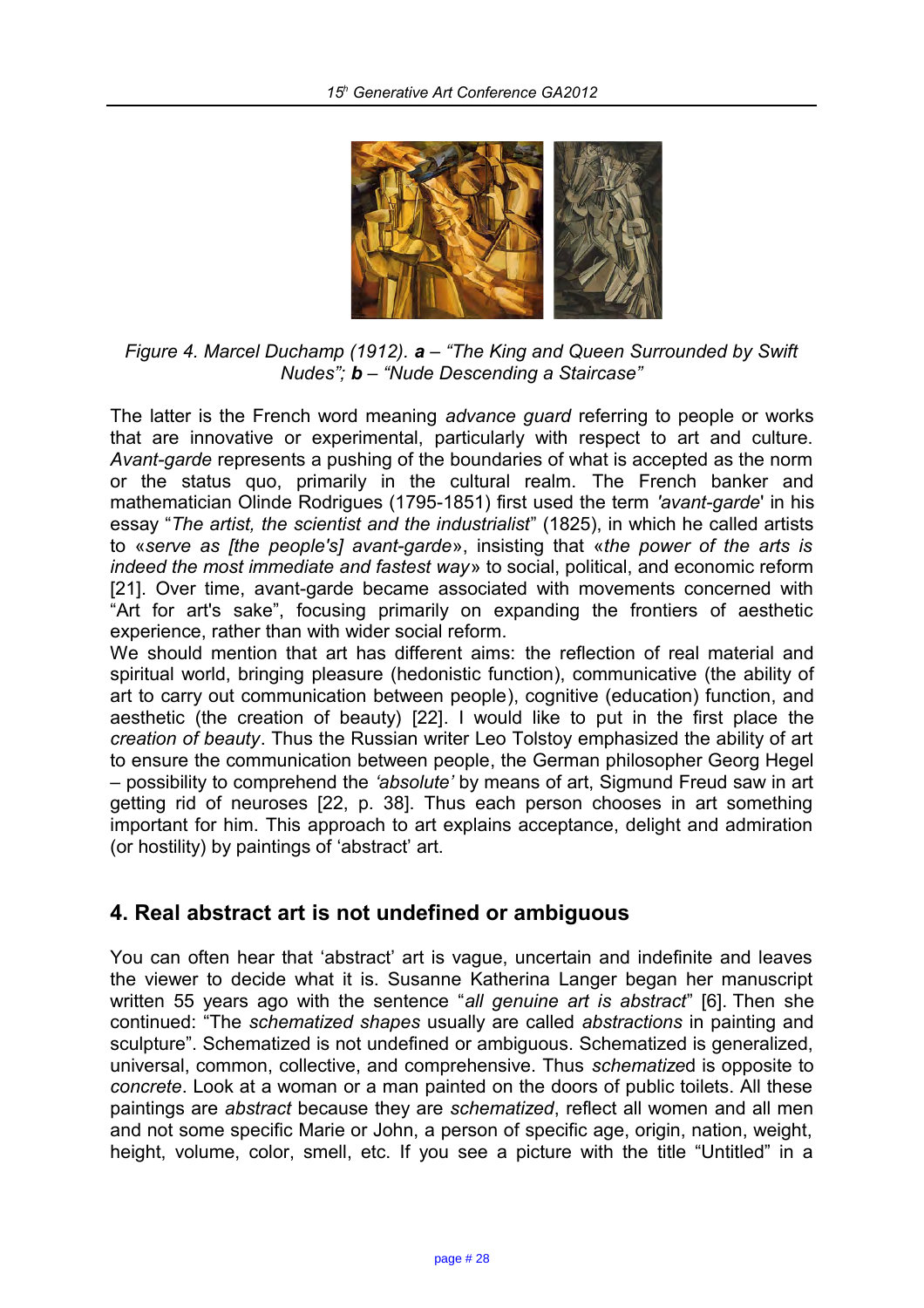museum it does not mean that this is abstraction. If any form, shape, line, or scramble depicted on the list may be 'abstract' this means that any person, animal, machine can be an "artist". A real *abstract painting* or an *abstract sculpture* is a generalized quintessence of some concrete forms. *Abstract* must be concise and recapitulative. An abstract painting or an abstract sculpture consists of forms or shapes, but the opposite is false. Not any form and shape may be abstract.

Not all books on art distinguish *abstractionism* as individual art movement or style. For instance, in chronology of 50 "Isms" during the last 700 years in 1300-2005 *abstractionism* (as art!) is not mentioned at all [23]. But *abstract expressionism* and *suprematism* are mentioned. The latter movement was developed and led by the Russian artist Kazimir Malevich (1878-1935). Suprematists believed they could express themselves through *geometric abstraction* [23]. Even this combination of words deluded (lead into error). *Suprematism* and *abstract expressionism* were invented and defined by artists themselves. They put another sense and meaning which were originally in the term *'abstract*'. Such a situation brought misunderstanding in next generations of artists, art critics, art dillers, and wide lovers of art. We should agree that in the best case the paintings of Russian painters Wassily Kandinsky (1866-1944) ("Without name", 1910), Kazimir Malevich ("Black Square", 1915), El Lissitzky (1890- 1941) ("Proun 19D", 1922), and a Dutch painter Piet Mondrian (1872-1944) (gridshaped paintings) may be named *graphical design* [4, p. 240] (Figures 5, 6). They were marked as *modernism* or *neo-plasticism* [23] and not as *abstractionism* (in the term of art). Thus all these movements (*suprematism*, *modernism*, *neo-plasticism*, etc.) were the reduction of painting to a code of shapes, forms, lines and colors in spite of attempts to explain that this is a new language of painting.

Probably owing to works of Ernst Linde [24] and a German art historian Wilhelm Worringer [25], the term 'abstract' entered into art and aesthetics in 1907-1908. Worringer argued that there were two main kinds of art: art of 'abstraction' (which was associated with a more 'primitive' world view) and art of 'empathy' (which was associated with realism in the broadest sense of the word and applied to European art since the Renaissance).

Some of the foundations of 'abstract art' (Malevich, Kandinsky) tried to explain and ground their destruction of old art and creation new one as *abstraction*. Certainly they [14-16] and art historians [25] used wrongly this term *'abstraction'* in its original meaning *elimination* and *generalization*. But … if to use the Russian word *'otvlechenni*' (отвлечённый) - *distracted (disengaged)* as translation of 'abstract' into Russian, their paintings really were *distracted (*отвлечёнными)*.*

Let us address the original works "About spiritual in art" (1910) by Wassily Kandinski [14] and "From Cubism to Suprematism" (1915) by Kazimir Malevich [16]. Malevich was not a pioneer of *geometric abstract art*. It is important to emphasize that after the creation of the work of art it does not belong to the creator, and you may speculate what you want. For instance, you can read that «*Malevich was interested in aerial photography and aviation, which led him to abstractions inspired by or derived from aerial landscapes*» [26]. Some Ukrainian authors claim that Malevich's suprematism is rooted in the traditional Ukrainian culture: «*His abstract visual language and non-objective (non-figurative) art called suprematism (which he invented in 1915) drew on the simple values of* peasant life and was rooted in the simple values and aesthetics of peasant folk» [27, 28].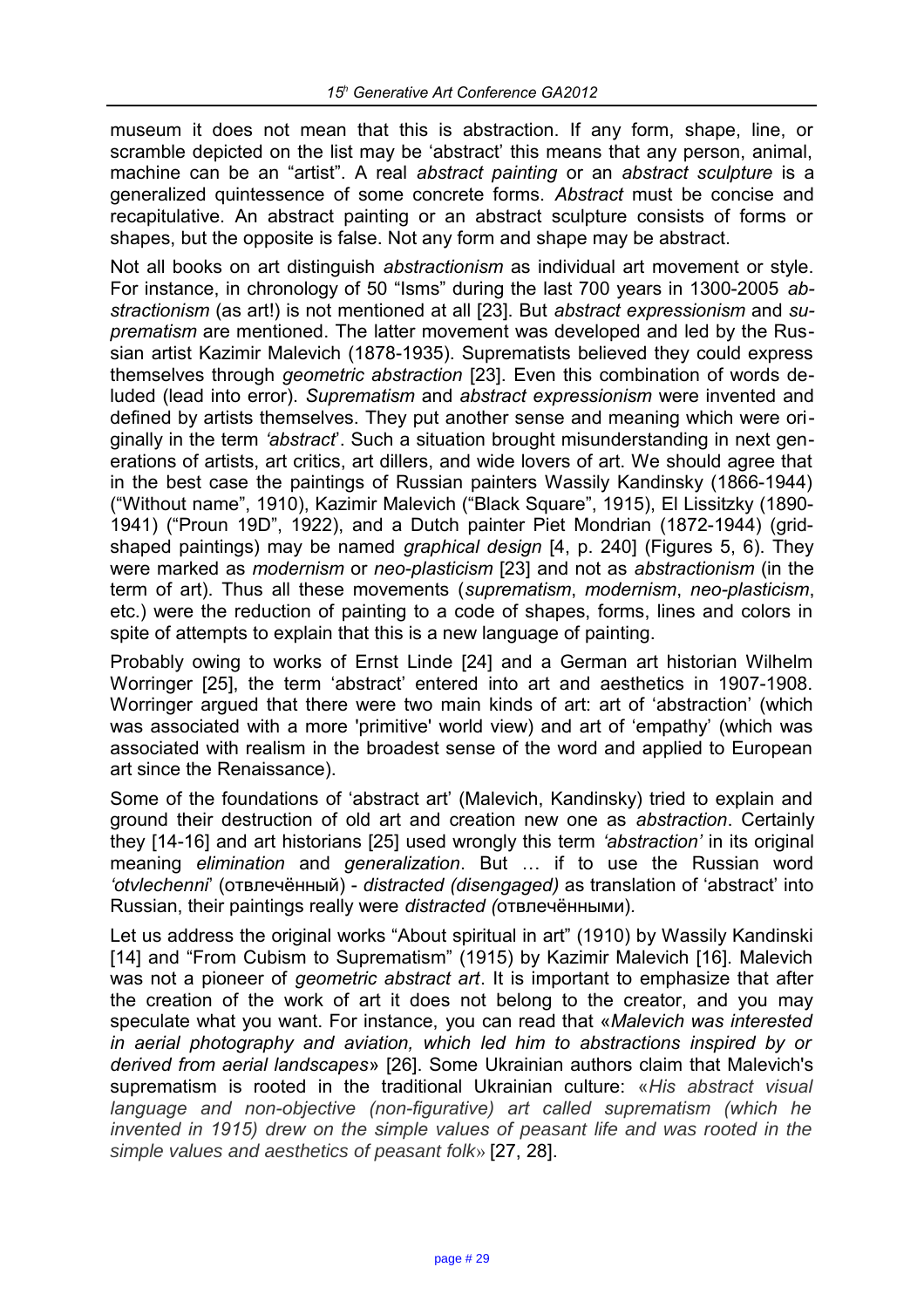

*Figure 5. a - Wassily Kandinsky, "Without Name" (The 1st Abstract water color on paper), 1910. b - Kazimir Malevich, "Black Square", 1915*



*Figure 6. a - El Lissitzky, "Proun 19D", 1922. b - Piet Mondrian, "Composition II in Red, Blue, and Yellow", 1930*

The American Asian artist and art scholar Stephen Little suggested the key concepts, styles and issues relating to such *ism*: *suprematism* of Malevich was named as *geometric abstraction, monochrome, assault, spiritual purity, or spatial movement*; *neo-plasticism* of Mondrian was named by *grids, spiritual order, and elementarism* [23].

What did Malevich say about his paintings?

All explanations made by Kazimir Malevich or Piet Mondrian failed because there is no mind line which can be understood by each "middle" person. Kazimir Malevich did not use the term *abstract* from the beginning, but *suprematism* deriving from *suprématie* (in French, and not *suprême*) which means *priority* (*supremacy*) of color problem [15, p. 90]. Taking into consideration the Polish origin of Malevich it is possible that he invented *suprematism* from the Polish word *supremacja* which is similar to the French word *suprématie* and means *superiority, predominance, prevalence, supremacy, domination* [15, p. 179]. Malevich begins his theoretical papers in 1915 with a clear thesis of destruction of *old art*: "*All old and modern painting before suprematism, sculpture, word, and music were enslaved by a form of a model and are waiting of their liberation, in order to speak in its own language and*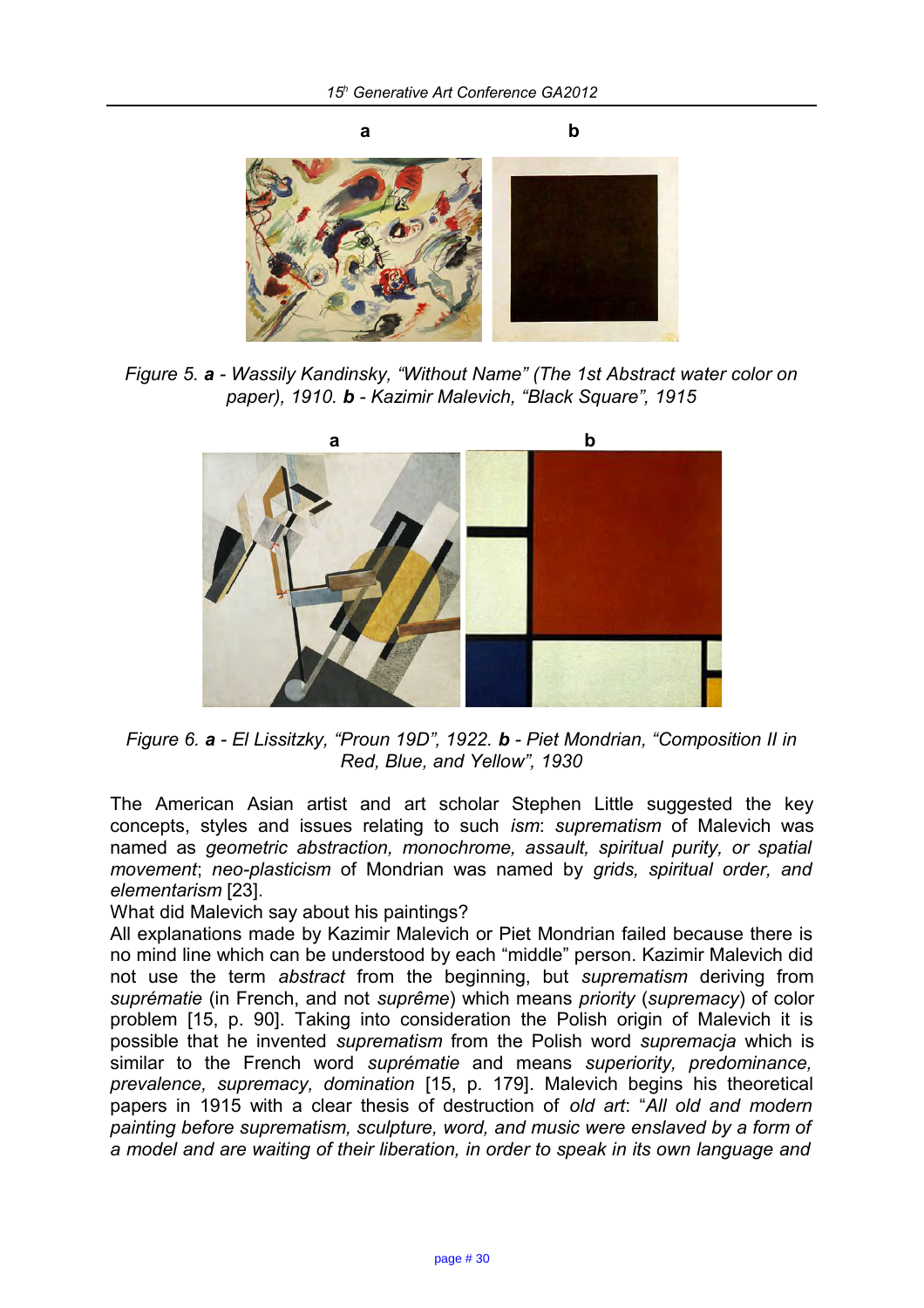*do not depend on mind, reason, meaning, logics, philosophy, psychology, different laws of causality and technical measuring of life*" [15, p. 191]. Malevich writes later: "*Overthrow of the old world of art will be written on your palms*" [15, p. 201]. Theory of *pointless art* creating by Malevich from 1915 was spread on all kinds of creative works such as painting, poetry, and music [15, 16]. Syncretism (combination) of different arts confessing by Malevich was related to symbolism of the beginning of the 20<sup>th</sup> century. He used definitions *pointlessness* (without matter, without content), *pointless art* (art without content, matter) and wrote about "*suprematism as pointless new pictorial realism"* [15, p. 216]. Malevich wrote that "*suprematic forms as abstraction became utilitarian perfection*" [15, p. 233]. In other words they (forms) expressed nothing, zero. Malevich wrote about the world as *pointlessness* and called his suprematism by *pointless – abstract art* [15, p. 306]. He left behind large theoretical works which are full of a mixture of interesting thoughts and allogisms. We can conclude from his works that he did not use *abstract* in its original meaning *(elimination*, *generalization*) but in the sense of *otvlechenni* (отвлечённый, воображаемый, умозрительный) - *distracted (disengaged, discrete, notional*).

In all the movements of figurative painting of the  $20<sup>th</sup>$  century, the main component of painting was lost and was absent – *mind*. This was explained by Israeli philosopher of art Tsion Avital [4] and partly by Ukrainian-Jewish scientist Vladimir Koshkin [5]. Vladimir Koshkin describes an *abstraction as a summary* on the example of Picasso`s series of 11 pictures of bull (Figure 7):



*Figure 7. Picasso`s bulls (the example of genuine abstract art)*

«*Picasso begins from a nearly photographic picture of a bull – with black nostrils, with felt hairs … Part of details has been already removed on the third drawing – this is still a "portrait" of the concrete bull but a little bit generalized. A bull does no longer smell. Consecutively removing details, Picasso concludes with a symbolic portrayal of "a bull in general" on the last drawing. This is a figurative explanation of the origin of 'abstraction' in modern art. But this picture is similar to a portrayal of animals in the caves done many thousands years ago. Primitive people began from symbols! Primitive people were not yet interested in the "individuality" of an animal – this is a source of meat for food or a source of danger. Primitive artists were "symbolists" in the context of abstract meaning "non-detailed". People of the stone epoch began artistic (and scientific!) understanding of the world from such abstractions. They were the first "formulas" and equations. Similar to modern road signs but in the times when symbols as generalizations and designations of meanings have been just engendered. Symbolic drawing is simpler than "realistic" (technically) picture but this*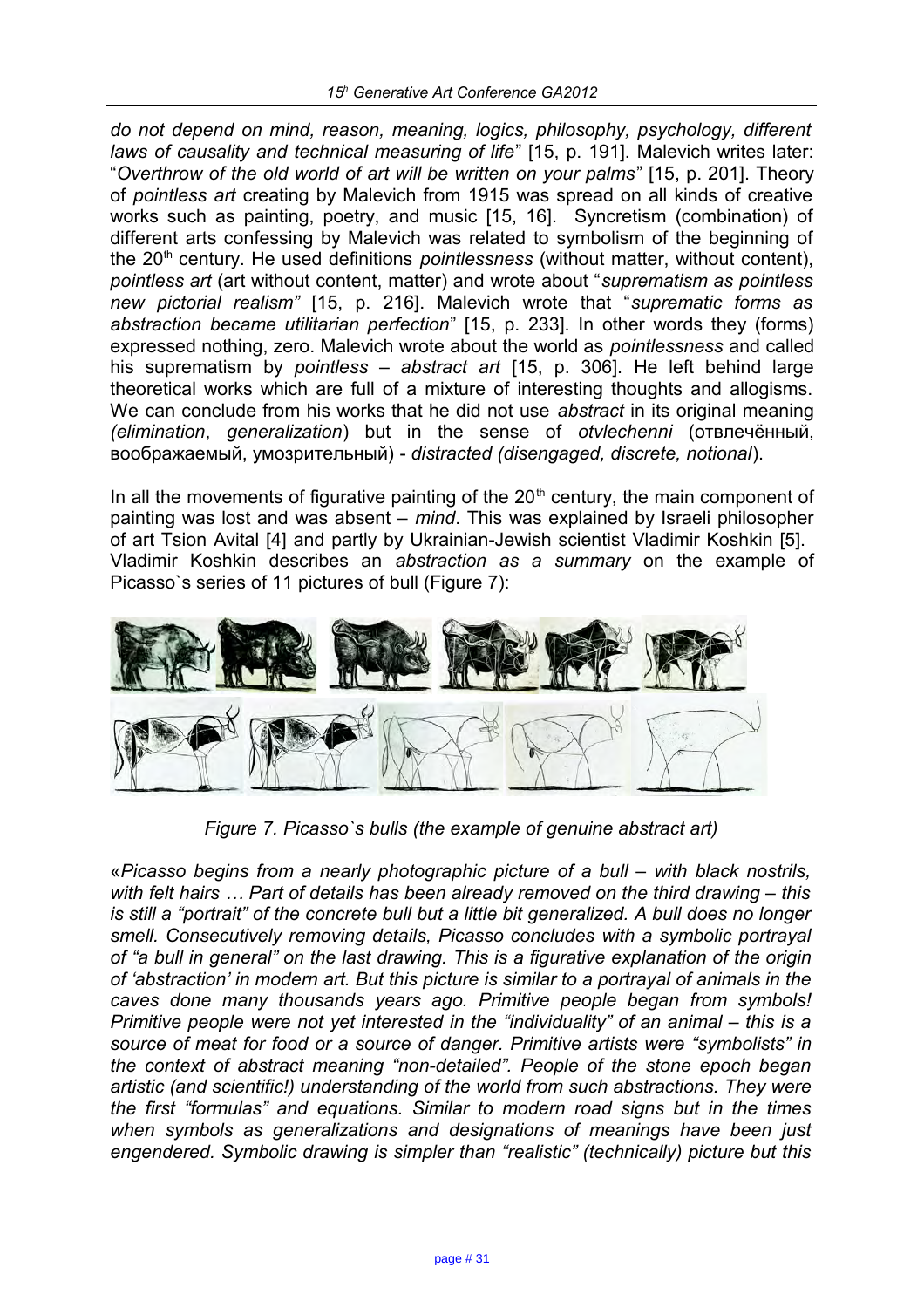*is quite another matter. Symbolic drawing is more informative than detailed picture: it is remaking information conveniently summarized and gives the opportunity for quick perception and effective acceptance of life decisions. Of course, the quantity of bites (according to the information theory of Claude Shannon) is much more in "figurative" depiction of the bull, but his abstract portrayal gives more such information which will be fixed by our memory – especially during the limiting time of acquaintance and looking at the "portrait" of this character. Particularly if the "personality" of a bull is not interesting for me, but I would like recognize it earlier before I run into in the field. An efficiency of memory and further recognition of generalized portray is more than that of a detailed one. This is a paradox of lack of coincidence between "amount" and "value" of information*» [5, pp. 36-37].

Certainly this *real abstract painting* of bulls by Picasso differs from 'abstract' painting by Kandinsky, Malevich and others. Sometimes art theoreticians say that in order to understand new modern 'abstract' art you should learn the principles of art. Thus we come across with some questions. For whom are the 'abstract' paintings intended? Should a person know the principles and basics of painting in order to understand and enjoy pictures? This question probably is similar to the following questions. Should we know the notes and chords in order to enjoy music, or should we know the principles of linguistic and phonetics in order to understand the language which we speak? There is no unequivocal reply.

## **5. Resume (for Abstraction in Art)**

When you listen to "The Dance of the Swans" from the ballet "Swan Lake" by Russian composer Pyotr Ilich Tchaikovsky it is difficult to imagine something else. Tchaikovsky wrote this composition when he observed the swans on the lake in Germany. If Tchaikovsky did not give the name to his composition, what would you imagine? Music creates mood. I feel that many musical descriptions of the dance of the swans can exist. Something similar exists in painting. A painter can create many different compositions with the title "Loneliness": a tree or a person in isolation, etc. A composer generalizes by means of different combinations of notes. A painter generalizes by different compositions of colors, forms and lines.

Probably *abstract art* which was coined to some painting movements in the 20<sup>th</sup> century is similar to attempts of creation of international language based only on some stochastic and meaningless sounds. For many people who try to understand and enjoy *'abstract' art* this is similar as they enter a country with a language unknown for them. We know that words consist of letters, but not any combination of letters will give words. Music consists of sounds, but not just any combination of sounds gives music.

What was lost in *abstract art* of the 20<sup>th</sup> century? Some rules of organization, order and of combination of colors, forms, lines, sounds, and letters.

Now we will describe abstraction in science and technology.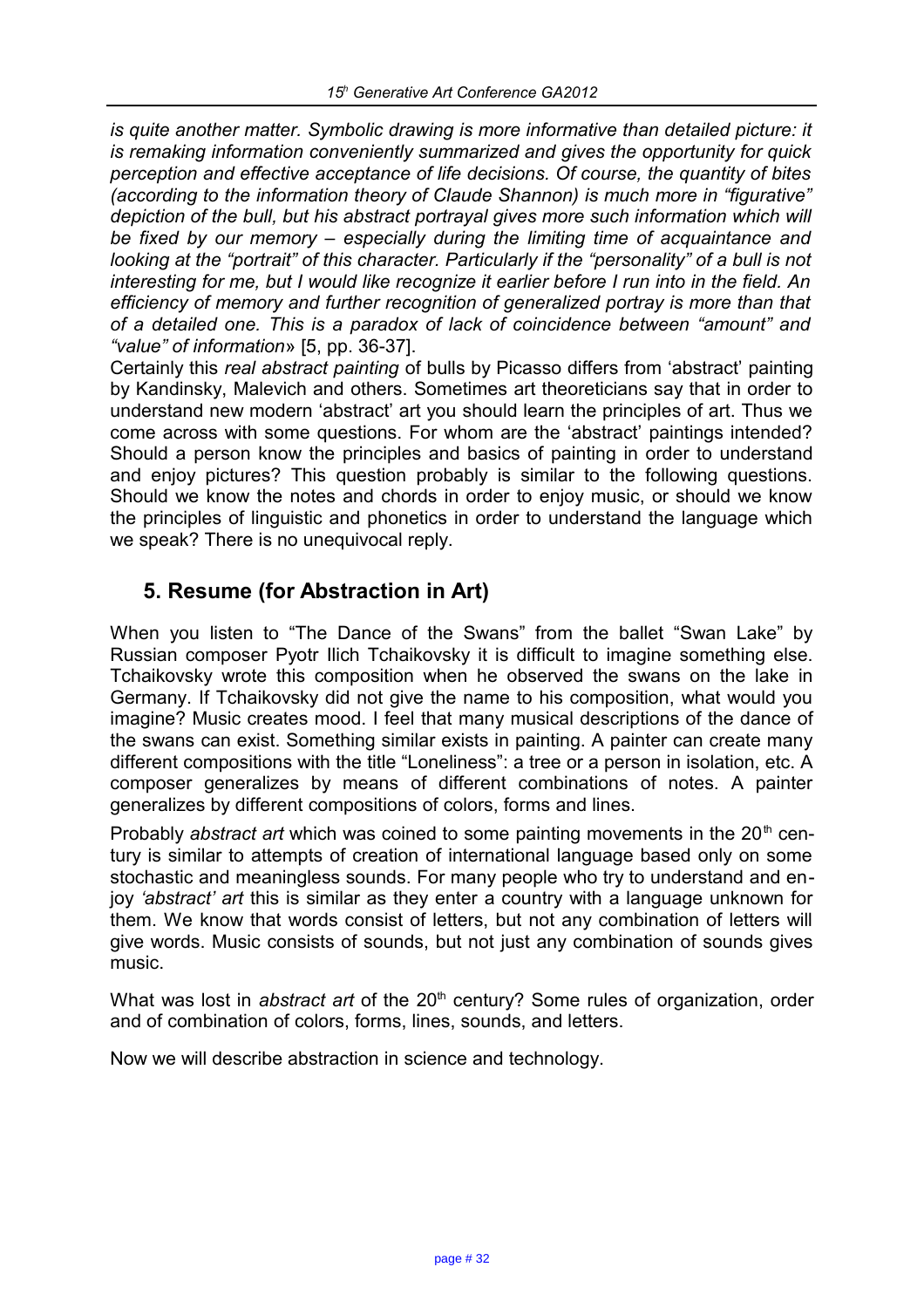#### **6. Abstraction in Science**

Science is an enterprise that builds knowledge about the universe. Science is the systematic attempt to discover and expose [nature's](http://en.wikipedia.org/wiki/Nature) patterns. In short, science appeared as satisfaction of curiosity of people [1].

*The driving principle of science is generalization*. Its subject matter is really something perfectly concrete, namely, the physical world. Its aim is to make statements of utmost *generality* about the world. In order to create real abstraction we should first eliminate and then generalize. This is exactly that is made in science and technology. Abstraction gives the opportunity to create powerful symbols which may be understood by any person.

Any formula in physics, any written chemical reaction in chemistry, most graphs in thermodynamics and corrosion science are abstraction. For instance, the dependence of corrosion current on electric potential for some concrete system (for instance, iron in aqueous solution of potassium sulphate or nitric acid) can be summarized as a generalized graph (Figure 8).



*Figure 8. Anodic polarization curve of metals/alloys possessing passive state: E, Volt (electric potential); i, A·cm-2 (electric current density) [29]*

Many metals and alloys, in certain liquid media, behave in this manner and this generalized graph shows that metals/alloys possess a passive state. This *abstract*  graph (see Figure 8) has great practical value and application.

Only photography can show a real picture. When a painter creates his painting of some natural object he makes an abstraction from the concrete matter. In science the situation is similar. When studying concrete material or a specific process, scientists make generalizations. I will describe several examples of such abstractions from physical chemistry.

1. Studying the dependence of air volume on pressure, the French scientist Benoît Paul Émile Clapeyron (1799-1864) suggested in 1834 the equation of state of any hypothetical ideal gas (ideal gas law), not for some particular gas but for all ideal gases  $(1)$ . The state of an amount of  $\frac{\text{any}}{\text{day}}$  gas is determined by its pressure, volume, and temperature.

$$
PV = nRT
$$
 (1)

where P is the pressure of the gas; V is the volume of the gas; n is the amount of substance of gas (for example, the number of moles); T is the temperature of the gas; and *R* is the universal gas constant. Any gas irrespective of its composition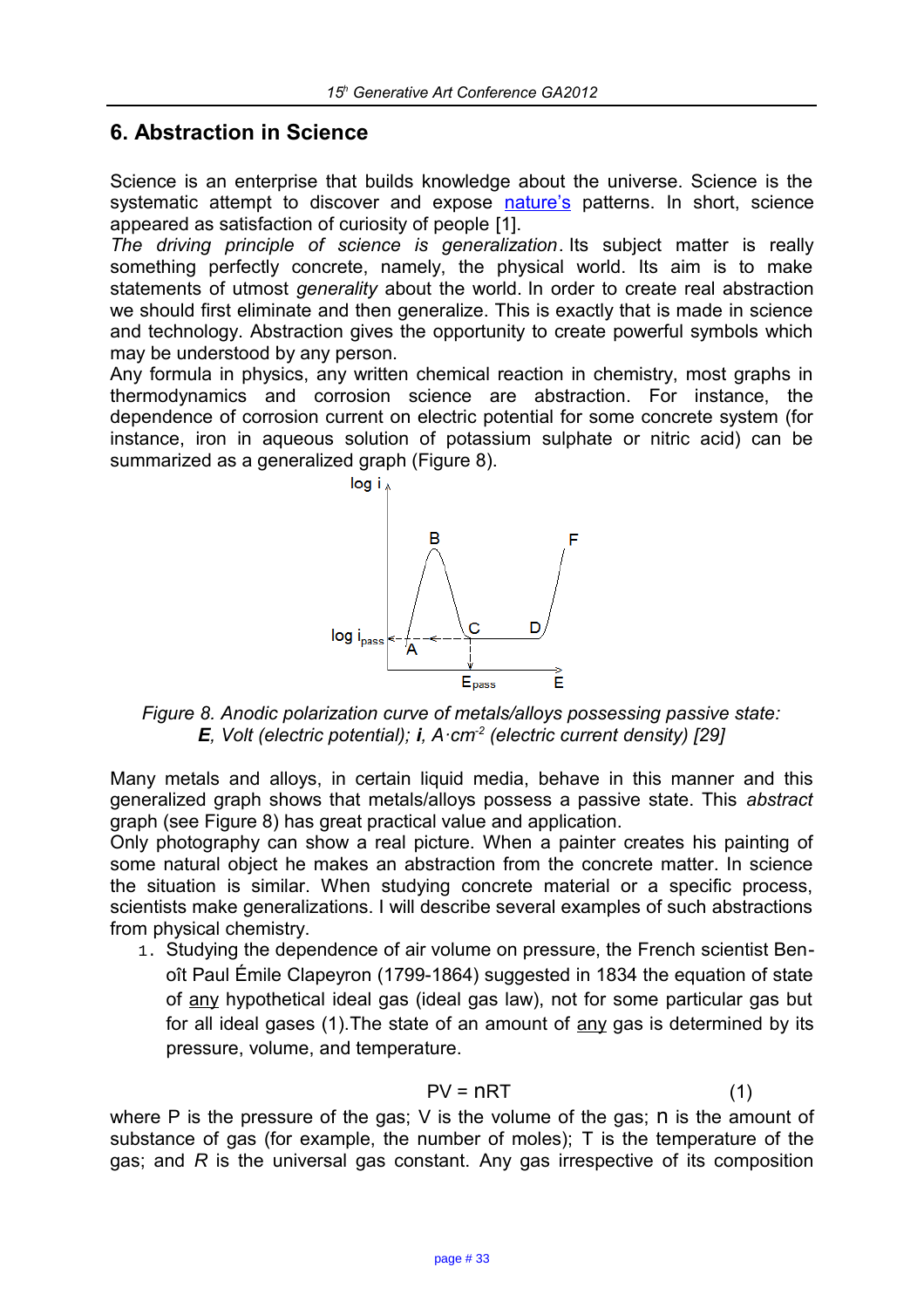(hydrogen, oxygen, helium, etc.) at low pressures or high temperatures behave in a similar manner and this behaviour is described by the generalized (abstract!) equation (1).

2. In order to determine the direction of any physico-chemical process (chemical reaction or change of state of a matter) you can use the Gibbs–Helmholtz equation (2).

where 
$$
\sqrt{2}
$$
 is the change of Gibbs energy;  $\sqrt{3}$  is the change of enthalpy;  $\sqrt{3}$  is the change of entropy, and T is a temperature. Thus the generalized (abstract!) equation (2) is related to all physico-chemical processes irrespective of their nature.

3. The Arrhenius equation (3) describes the dependence of the rate of any chemical reaction on temperature:

$$
lnk = lnA - E_a/RT
$$
 (3)

where k is the rate constant of chemical reaction; A is the pre-exponential factor;  $E<sub>a</sub>$  is the activation energy, R is the universal gas constant, and T is the temperature. Thus the generalized (abstract!) equation (3) is related to all chemical, biochemical and many other thermally-induced processes/reactions irrespective of their nature. Certainly every formula in physical chemistry is the generalization of many particular processes.

Thermodynamics deals with *abstract* (*generalized*) processes. For instance, you observe water in a puddle (Figure 9).



*Figure 9. Real process in nature and its abstract (generalized) representation in thermodynamics by the graph 'pressure – volume' (description is in the text)*

The sun is shining and water is evaporating. Thus, the volume of water increases at constant pressure: process 1-2 in the diagram 'pressure – volume'. Then clouds are formed from water vapor. Thus, pressure and volume of water vapor decreases: process 2-3. Then rain is formed from the water vapor. The volume of water vapor drastically decreases (it is rain): process 3-4. A puddle is formed and sun rays heat water to original pressure: process 4-1. In thermodynamics all this is generalized as an abstraction in the 'pressure – volume' diagram. Water in the puddle, sun, clouds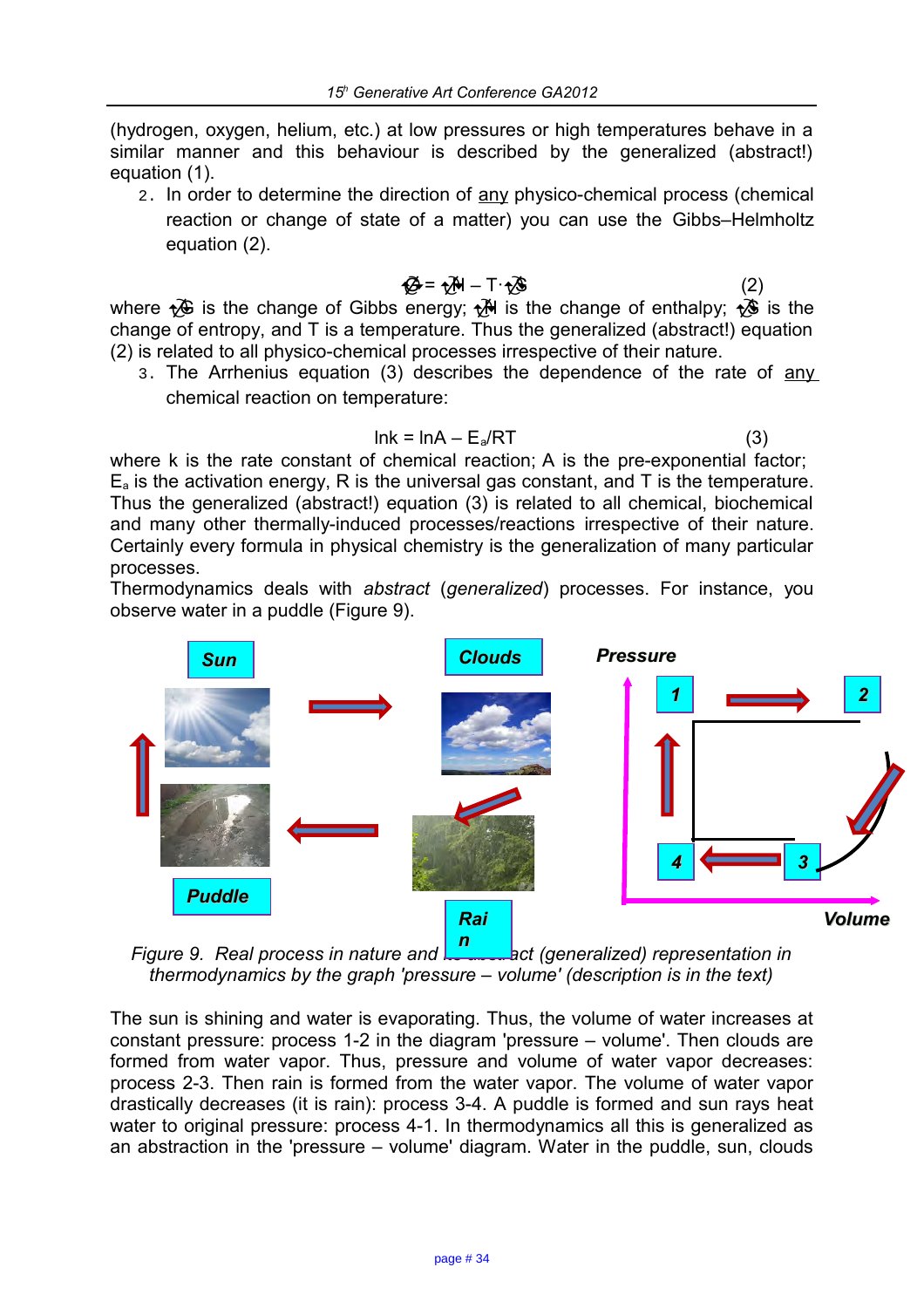and rain disappear from the 'pressure – volume' diagram since it is not important. Thus all similar processes in nature and industry are described with such a graph. Thus we showed the power of 'abstraction' which is a real generalization of many chemical and physico-chemical processes.

4. Here is an example from materials science. The Israeli scientist Dan Shechtman detected quasiperiodic crystals in 1982 when studying the particular alloy titanium aluminide by means of an electron microscope. A quasiperiodic crystal (shortly, quasicrystal) is a structure that is ordered but not periodic, namely, which has a forbidden symmetry of five (Figure 10).



*Figure 10. a - Atomic model of an aluminium-palladium-manganese (Al-Pd-Mn) quasicrystal surface [30]; b - Mosaics, which are not periodic are found in the medieval Islamic mosaics of the Alhambra Palace in Spain [31].*

Dan Shechtman received the Nobel Prize in chemistry 2011 for this discovery. Since the original discovery by Dan Shechtman, hundreds of quasicrystals have been reported and confirmed. Thus, the quasicrystals are no longer a unique form of solid; they exist universally in many metallic alloys and some polymers, even in nature. Nowadays we can say that a quasicrystal is a generalization of a large group of artificial and natural crystals and its representation is found even in art (ornaments). Aperiodic mosaics, such as those found in the medieval Islamic mosaics of the Alhambra Palace (Spain) and the Darb-i Imam Shrine (15th century, Isfahan, Iran), have helped scientists understand what quasicrystals look like at the atomic level. In those mosaics, as in quasicrystals, the patterns are regular - they follow mathematical rules - but they never repeat themselves (see Figure 10).

## **7. Abstraction in Technology**

*Technology* is the conversion of natural resources into tools for the satisfaction of needs and requirements of people [1]. Let me give some examples from everyday life.

1. You drive a car which operates on a gasoline or diesel engine, named also a heat engine. All these heat engines are powered by the expansion of heated gases. A heat engine is a system that performs the conversion of heat (thermal energy) to mechanical work. A brilliant example of abstract vision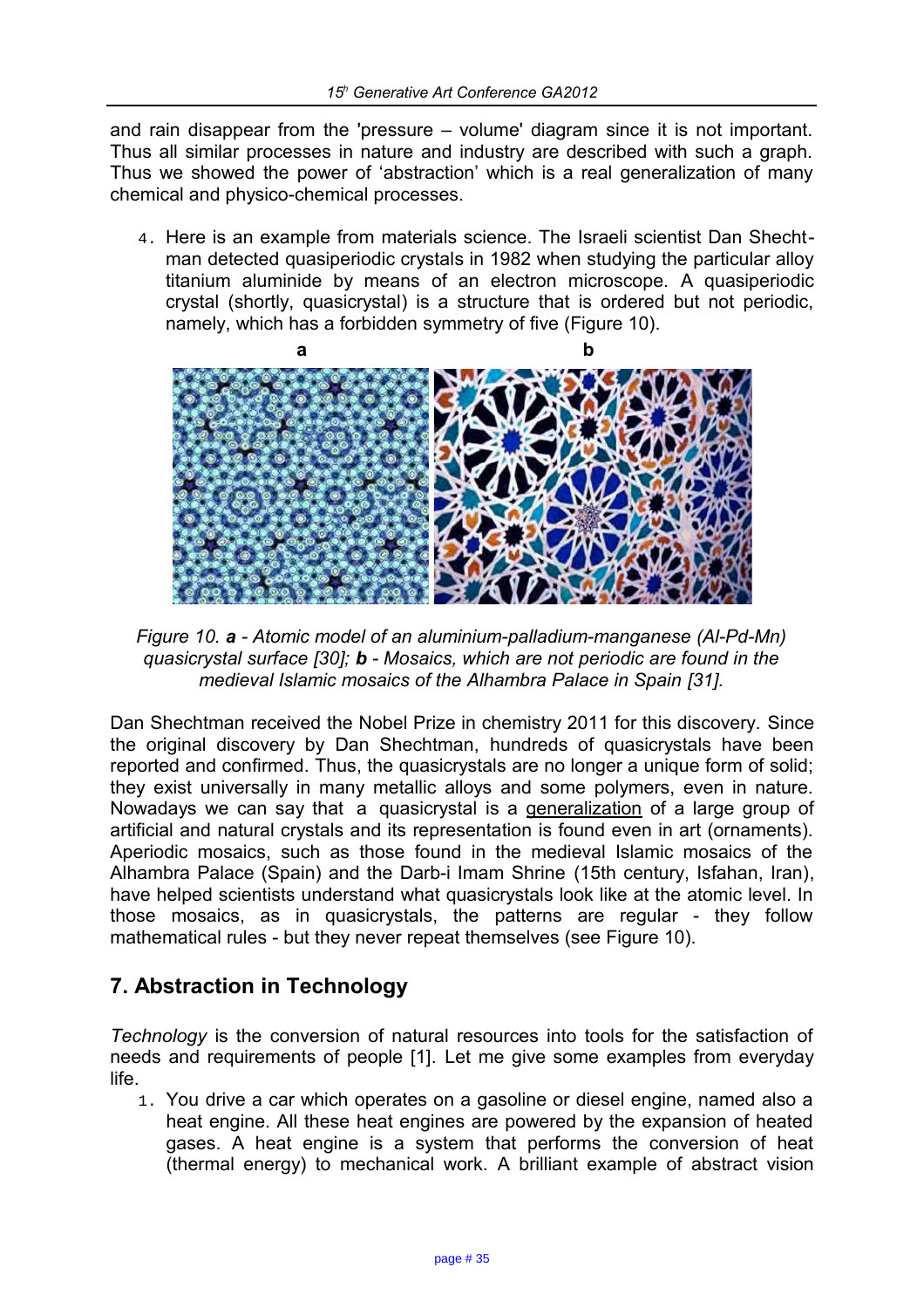presented by the French engineer and scientist Nicolas Léonard Sadi Carnot (1796-1832) in 1824 is the ideal Carnot cycle which scientifically clearly explains the work of any steam engine. Using an abstract way of thinking Sadi Carnot wrote in his book "*Reflections on the Motive Power of Fire*" that «*it was necessary to establish principles applicable not only to steam-engines but also to all imaginable (meaning abstract) heat-engines*». Of course, there were no automobiles in that time, but many ships worked on such heat engines. Carnot analysed a *generalised* heat engine, suggested the cycle and another French scientist Clapeyron later built it in a graphical *generalized*  (*abstract*!) form 'pressure – volume' (Figure 11).



*Figure 11. A Carnot cycle illustrated on a 'pressure-volume' (P-V) graph explaining how any (generalized or abstract) heat engine works*

This is classical generalization (abstraction) of all ideal heat engines.

2. Here is another example. You use gasoline or diesel fuel in your automobile. How are they produced? The process of producing of fuels from crude oil is called *distillation*. Distillation is a method of separating a liquid homogenous mixture into fractions based on differences in boiling points of its components (Figure 12).



#### *Figure 12. Laboratory display of distillation*

It does not matter which liquid mixture is distilled. You may distill crude oil into fuels, salt water and receive pure (distilled) water, fermented aqueous solutions and produce alcohol beverages, liquid air and produce pure oxygen and nitrogen, ordinary water and produce 'heavy' water, liquid hydrogen and produce deuterium (heavy isotope of hydrogen). Thus distillation is a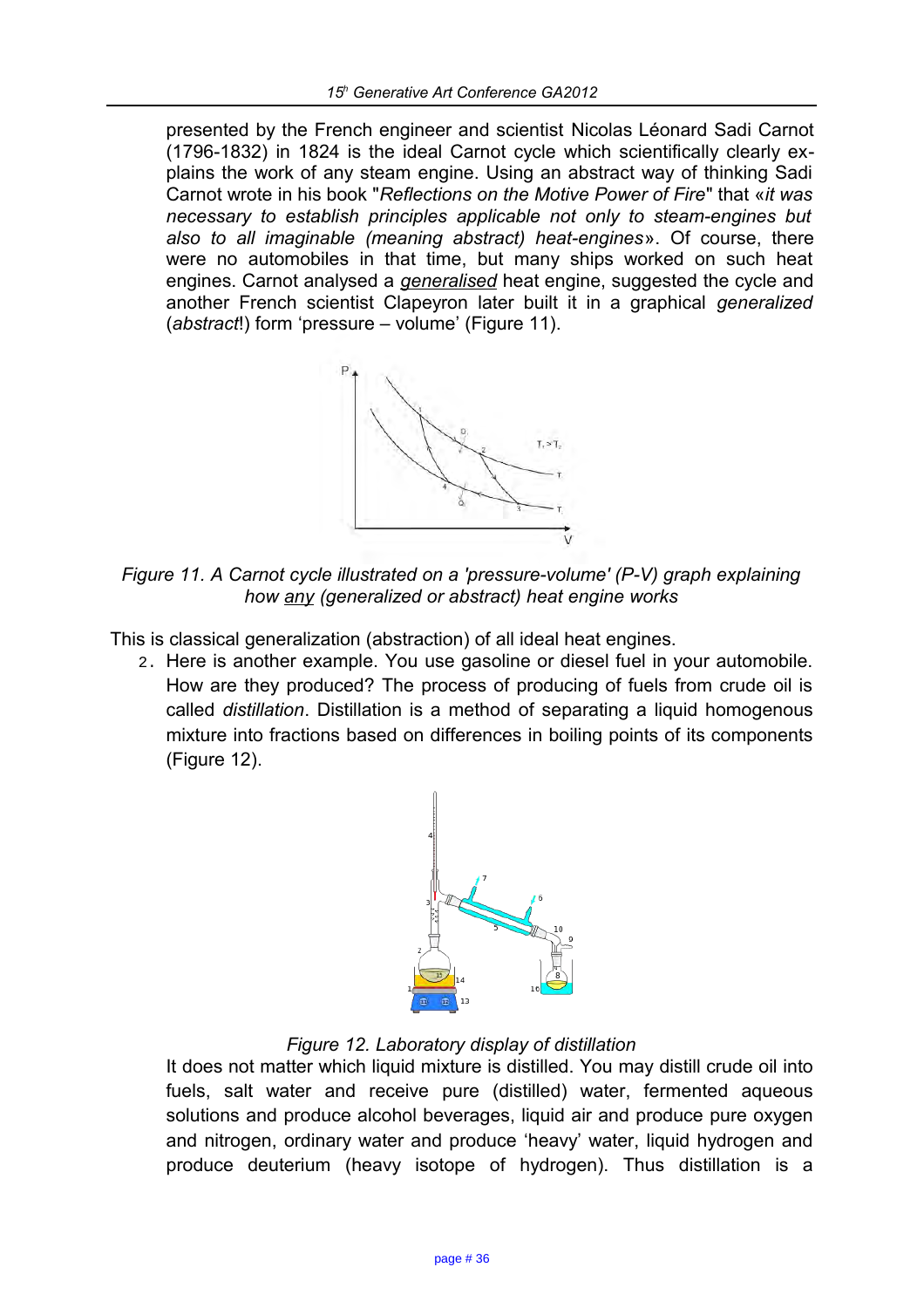generalization of physical process of separation of any liquid homogenous mixtures. This generalization (abstraction!) helps the chemical engineer to calculate parameters needed for separation and producing pure components.

#### **8. Abstraction and Expression**

Any representation in memory is a sum, an integrative mixed image. Try to imagine any picture or phenomenon that you observed in nature, in a museum, or in a theatre. Try to recollect some details, and I think that this is not simple. We have difficulties of *expression* of some dynamic image which was received through *perception* including organs of sense, mood, spiritual condition, emotion, etc. Thus we want to *express the abstract* of image (generalized picture). As a result *abstract expressionism* developed by Jackson Pollock appeared: «*I want to express my feelings rather than illustrate them*» [32]. Is this an art? Let me cite Vladimir Koshkin: «*I do not understand and do not feel what Pollock wanted to say in his colour pictures under different numbers. Art however addresses not only feelings but also understanding*» [5, pp. 39-40]. Then Vladimir Koshkin concludes with a similar sentence as an epigraph to the book [4] by Tsion Avital: «*Delights of people before the "Black Square" by Malevich are seemed by exclamations of citizens from the tale "The Emperor`s New Clothes" by Hans Christian Andersen*». Both Tsion Avital and Vladimir Koshkin conclude that "*art is combination of feeling and intellect (mind)*" [4, p. 15; 5, p. 40]. You may read the same in the epigraph in the 'Overture' (beginning of this paper). In any case why do I personally and many people like some pictures by Jackson Pollock (Figure 13)?



*Figure 13. "Number 5" (1948) by Jackson Pollock* 

#### **9. Art and Brain**

Mathematics explained the art of Jackson Pollock and why people enjoy his paintings [33]. Mathematics showed that Jackson Pollock's famous drip paintings are fractals. Fractals are complex geometric shapes that have been studied by mathematicians since the 1970s. The term 'fractal' was first used by the French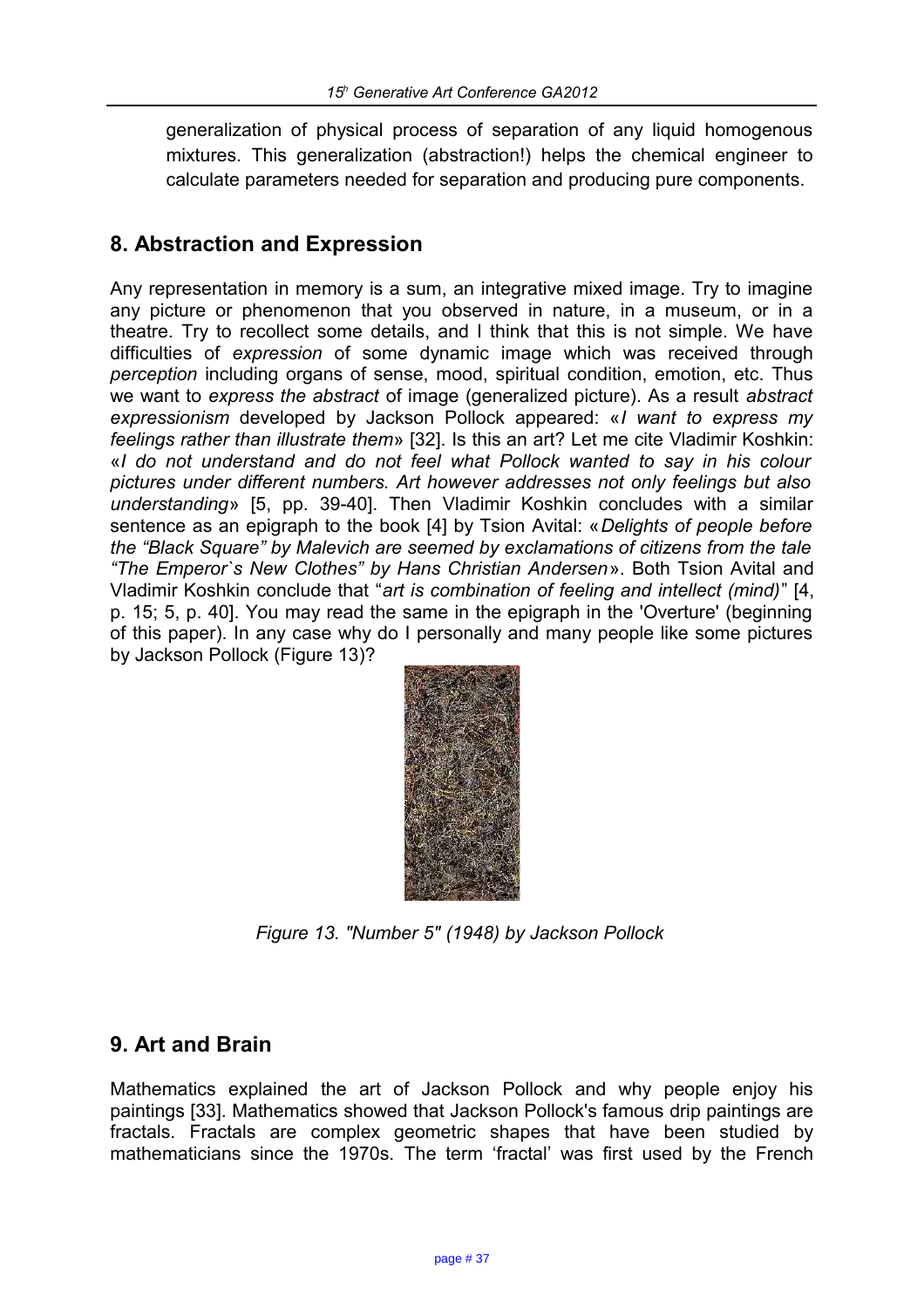American mathematician Benoît Mandelbrot in 1975. Mandelbrot based it on the Latin 'frāctus' meaning 'broken or fractured', and used it to extend the concept of theoretical fractional dimensions to geometric patterns in nature (Figure 14). Clouds are not spheres, mountains are not cones, and lightening does not travel in a straight line. The complexity of nature's shapes differs in kind, not merely degree, from that of the shapes of ordinary geometry, the geometry of fractal shapes [34, 35].



*Figure 14. The Mandelbrot set illustrates self-similarity. As you zoom in on the image at finer and finer scales, the same pattern re-appears so that it is virtually impossible to know at which level you are looking [35]*

Fractal analysis can be used to distinguish Pollock's drip paintings from imitations. The American scientist Kate Jones-Smith showed that doodles that she could make in minutes using Adobe Photoshop were as fractal as any Pollock drip painting, vividly refuting the physicist Richard Taylor's claim that Pollock was able to generate fractals by hand only because he had attained a mastery of chaotic motion. A defining feature of fractals is their self-similarity. They look the same if magnified. Sometimes the self-similarity is visible to the eye, as in the famous Koch snowflake, which is composed of a hierarchy of ever smaller equilateral triangles. The Koch snowflake (also known as the Koch star and Koch island) is a mathematical curve and one of the earliest fractal curves to have been described [36] (Figure 15).



*Figure 15. The first four iterations of the Koch snowflake [37]*

It is based on the Koch curve, which appeared in a 1904 paper titled "*On a continuous curve without tangents, constructible from elementary geometry*" by the Swedish mathematician Niels Fabian Helge von Koch. More often the self-similarity is statistical and can be detected only by computer analysis using a technique called box-counting. Fractal analysis involves placing a grid over an image to search for replications of geometric patterns. In this case, it also involved colour separation and an analysis of each layer of paint. The data is plotted on a graph and a "box-counting curve" that resembles a staircase is generated. This curve is inspected to see if it meets the fractal authentication criteria [38].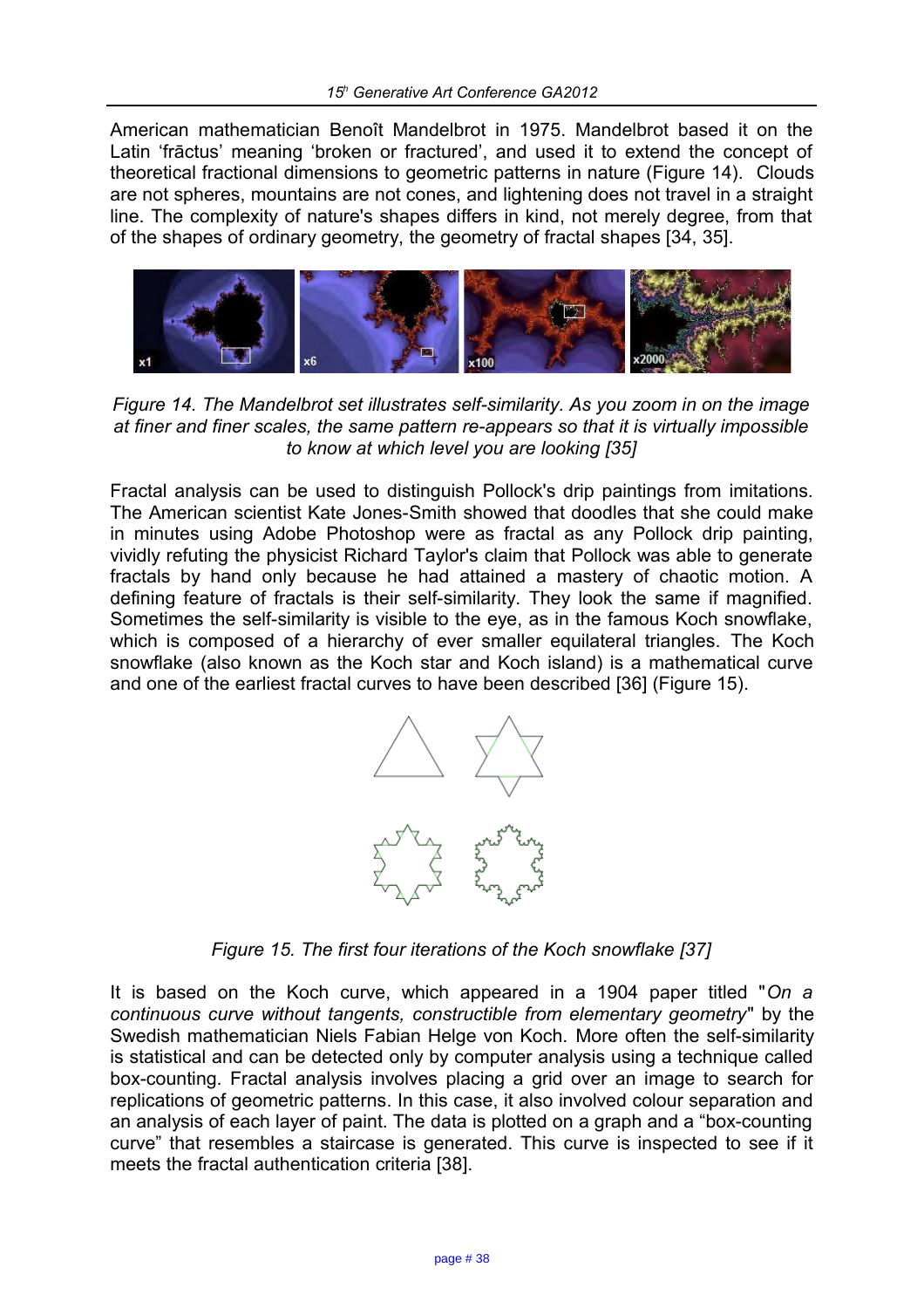It is obvious that art is transformed in our brain. Neurologists entered this field to understand what happens in the brains of artists and lookers [39-41]. Neurology is the medical specialty related to the human nervous system. The nervous system encompasses the brain, spinal cord, and peripheral nerves. According to an English scientist on neuroesthetics Semir Zeki, « …*most painters are also neurologists*» [39]. American psychologist Patrick Cavanagh talked the same about «*the artist as neuroscientist*» [40].

Israeli scientist Idan Segev explains why many people like some pictures by Jackson Pollock. "*What is there in the human brain that takes pleasure in ar*t?" [42]. Once more, his technique consisted of spraying, dripping and pouring paint on canvases (see Figure 13). His works are constructed of particles, which are mathematical expression of a geometric form that is composed of copies of itself. In other words, even when you look at only a part of it, you see the whole picture [42]. A particle refers to coverage of a surface with paint that is measured on a scale between 1 and 2. This is the *fractal dimension* D, an important parameter for quantifying fractal pattern`s visual complexity [43]. This parameter describes how the patterns occurring at different magnifications combine to build the resulting fractal shape [34]. For Euclidean shapes, dimension is described by familiar integer values – for a smooth line (containing no fractal structure) D has a value of 1, whilst for a completely filled area (again containing no fractal structure) its value is 2. However, the repeating patterns of a fractal line cause the line to begin to occupy space. The denser the coverage, the closer it gets to 2. But another characteristic of the particle is that it is composed of repeating patterns and it doesn't matter at what resolution you look at it. «*Pollock didn't know that he was painting particles, but researchers who examined his paintings found that over the years, the particle dimension in his paintings increased. Basically, brain researchers had people look at particle paintings and asked which particle scale appealed to them the most. It seems that we most enjoy or are most drawn to looking at paintings with a 1.4 particle scale (fractal dimension D). Beyond this level, it becomes too complicated for our brains. In his last paintings, Pollock painted on a 1.7 particle scale*» [42]. Our question is why 1.4 and not 1.2 or 1.6? There is no reply for the time being.

*Has neuroscience been able to pinpoint the spot from which creativity derives?*

«*In neuroscience there is a new field called neuroesthetics. It's a term that was coined by an English researcher, Semir Zeki. This field asks what is the biological basis, the neurological basis, of the need to create and enjoy art. Researchers look at, for example, which particle dimension appeals to us. Today it is also possible to scan the eye while it is looking at an work of art and to see what is observed. But to be honest, it's a little absurd, since in the end this doesn't really answer the question of why we enjoy art* » [42].

In my opinion, perception of the works of art and enjoying art is connected only to the brain of each person. There is no general quantitative criteria why "I like or do not like" this work of art. This is similar to the question *'what beauty or love is'*. Each person sees in his own way through the brain and the organs of senses. And this depends on his state, media, where he grew up, education, experience, age, mood, and even health. Neuroscientists study biochemical processes occurring in the brain but today this is like alchemy in the middle ages. As science and technology progress quickly I hope that the way for deciphering of biochemical processes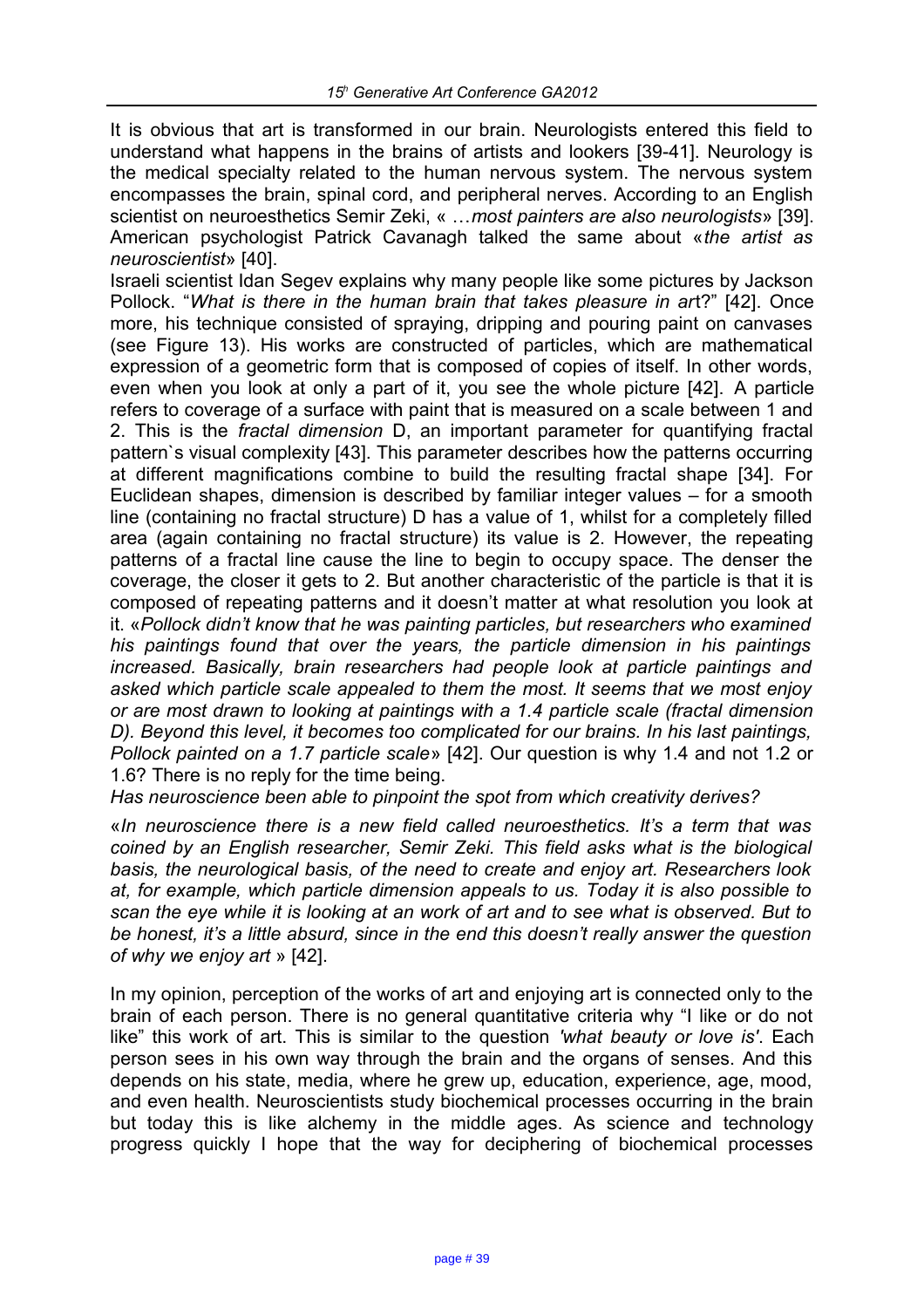occurring during enjoying (or not enjoying) art will be shorter than the way of alchemists to modern chemistry.

#### **10. Epilogue, or Instead the End**

An interesting and even paradoxical situation is formed in the world of art. People have misused the term 'abstract art' since the beginning of the  $20<sup>th</sup>$  century and will continue to use the new connotation of 'abstract' forgetting its original meaning. People of art say that 'abstract art' is something immaterial and express an idea (an 'abstract') of personal perception. They forgot that 'abstract' is simultaneous elimination (simplification) and generalization. They made the first stage of elimination, did not generalize, and remain with this situation. Other people (nonartists, even scientists regarding 'abstract art') accepted this and use the term 'abstract' in the new simplified connotation.

I am not sure that it is possible to reach a consensus between people in society not to use the term 'abstract art' because it was changed and used in contrast to its original meaning (generalization). It is possible to reach consensus in science and technology, but in humanistic disciplines and art it is impossible. For instance, there are many scientific and technical international committees where scientific societies decide about the definition of each scientific and technological term. Each scientist and engineer uses terms only in one context, e.g., corrosion, acoustic emission, electric potential, etc. You will find exact definition of such terms. You cannot use some term in science and technology in a new interpretation. Nobody will understand you. It is forbidden by international scientific societies.

But … in art there is no single (unified, common, uniform) definition of the term 'abstract' and we will continue to use it in the new interpretation of individual perception as it has been used since the beginning of the  $20<sup>th</sup>$  century.

#### **Acknowledgements**

The author wishes to thank Prof. Tsion Avital for his valuable comments and Dr. Naphtali Brodsky for his useful comments, discussion and proof reading.

#### **References**

- 1. Alec Groysman, *Art, science and technology: interaction between three cultures*, In: Proceedings of the 1<sup>st</sup> International Conference "Art, Science and Technology: Interaction Between Three Cultures", 1-2 June, 2011, ORT Braude College, Karmiel, Israel, Domus Argenia Publisher, Milano, Italy, 2012, pp.1-8.
- 2. Atanas Stoikov, *Critics of abstract art and its theories*, Publisher "Iskusstvo", Moscow, 1964, 248 p. (in Russian).
- 3. Philipp Röhe Hansen Schlichting, *About a special relationship: Abstract art*  Aesthetics – Mathematics, In: Proceedings of the 14<sup>th</sup> Generative Art Conference GA 2011, 5-7 December, 2011, Domus Argenia Publisher, Rome, Italy, pp. 404-413.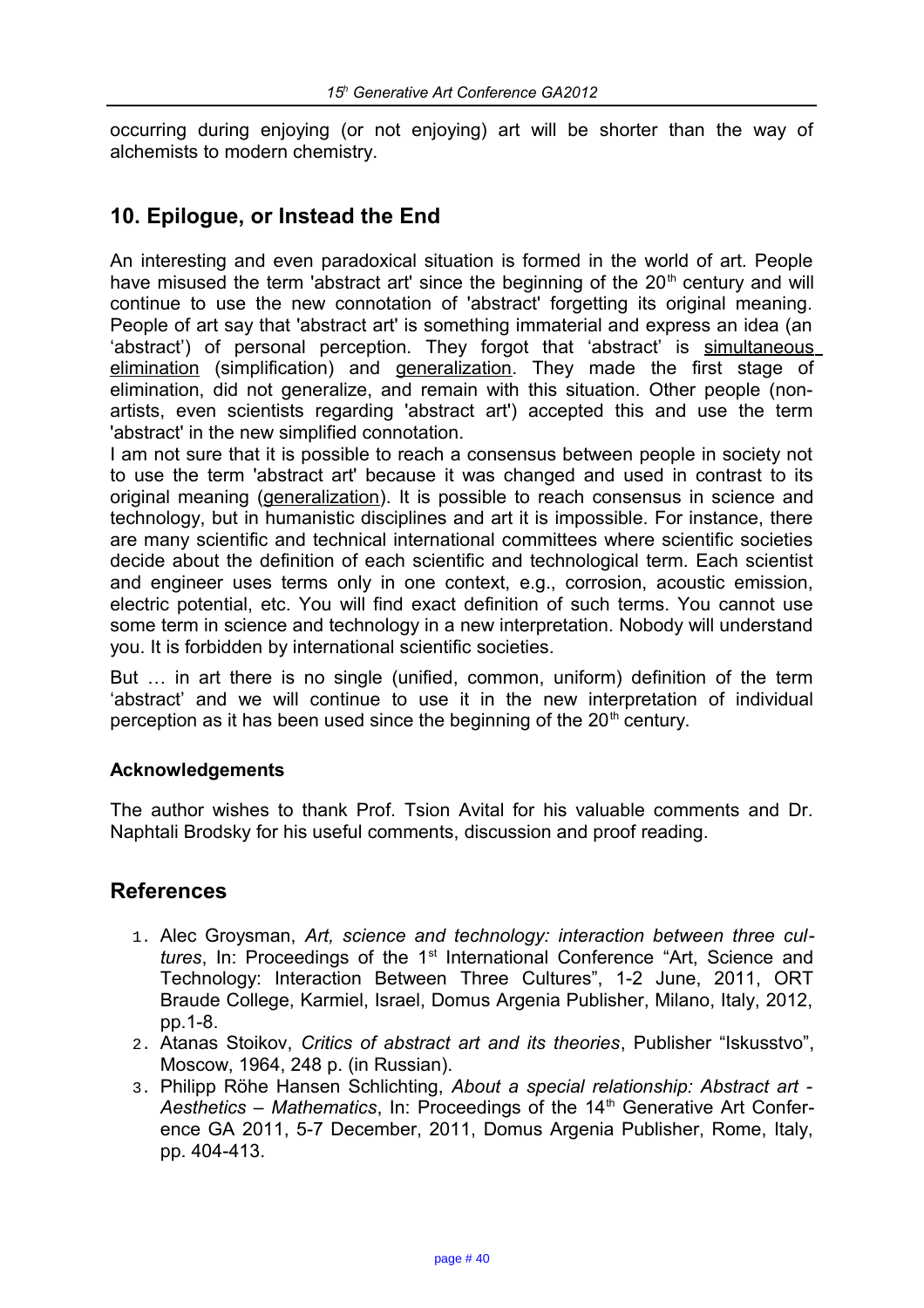- 4. Tsion Avital, *Art versus Nonart. Art out of mind*, Cambridge University Press, New York, USA, 2003, 445 p.
- 5. V. M. Koshkin, *Senses and symbols*, Folio, Kharkov, 2009, 184 p. (in Russian).
- 6. Susanne K. Langer, *Abstraction in Science and Abstraction in Art*, In: Problems of Art, Scribner`s Son, New York, 1957, pp. 163-180. [http://www.anthony](http://www.anthonyflood.com/langerabstraction.htm)[flood.com/langerabstraction.htm](http://www.anthonyflood.com/langerabstraction.htm)
- 7. <http://socyberty.com/philosophy/abstraction-in-aristotle-and-aquinas/>
- 8. [http://www.answers.com/topic/1911-encyclop-dia-britannica](http://www.answers.com/topic/1911-encyclop-dia-britannica-%0B%20%20%20%20%20%20abstraction#ixzz1juGUWAqq)  [abstraction#ixzz1juGUWAqq](http://www.answers.com/topic/1911-encyclop-dia-britannica-%0B%20%20%20%20%20%20abstraction#ixzz1juGUWAqq)
- 9. Julius Weinberg, *Abstraction in the Formation of Concepts*, 2003, <http://etext.lib.virginia.edu/DicHist/analytic/anaVI.html>
- 10. Brokgauz F. A., Efron I. A., *Encyclopedic Vocabulary. Philosophy and literature. Mythology and religion. Language and culture*. Publisher "Eksmo", Moscow, 2003, 592 p. (in Russian).
- 11. [http://www.britannica.com/EBchecked/topic/1994/abstraction;](http://www.britannica.com/EBchecked/topic/1994/abstraction) [http://www.an](http://www.answers.com/topic/1911-encyclop-dia-britannica-abstraction)[swers.com/topic/1911-encyclop-dia-britannica-abstraction.](http://www.answers.com/topic/1911-encyclop-dia-britannica-abstraction)
- 12. *The Vocabulary of Foreign Words*, Chief editor F. N. Petrov, Edition 6, Publisher "Soviet Encyclopedia", Moscow, 1964, 784 p. (in Russian).
- 13. The Soviet Encyclopedia, Chief editor A. M. Prokhorov, Edition 2<sup>nd</sup>, Publisher "The Soviet Encyclopedia", Moscow, 1983, 1600 p. (in Russian).
- 14.Wassily Kandinsky, *About spiritual in art*, Moscow, 1992, 107 p. (in Russian). (The book was written in German in1910).
- 15. D. Sarabyanov, A. Shatskih, *Kazimir Malevich. Painting. Theory*. Publisher "Iskusstvo", Moscow, 1993, 414 p. (in Russian).
- 16.Kazimir Malevich, From cubism to suprematism, 1915, (in Russian).
- 17. Jorge Luis Borges, *On the problem of classics*, Vol. 2, Amfora, Sanct-Petersburg, 2005, p. 498 (in Russian).
- 18. Evgeni Vitkovski, *Strophes of the century, Strofi veka 2*, Polyfact, Moscow, 1998, 1186 p. (in Russian).
- 19. Linda Dalryple Henderson, *Marcel Duchamp's The King and Queen Surrounded by Swift Nudes (1912) and the Invisible World of Electrons*. Science, Technology & the Arts, An Interdisciplinary Humanities Journal, Vol. 14, Number 1, winter 1997.
- 20. Alec Groysman, *Aesthetic, philosophical and historical aspects in the Physical Chemical Education*, In: Trends in Electrochemistry and Corrosion at the Beginning of the 21st Century, Editors: Enric Brillas and Pere-Lluís Cabot, Publicacions Universitat de Barcelona, 2004, pp. 1203-1225.
- 21. Matei Calinescu, *The Five Faces of Modernity: Modernism, Avant-Garde, Decadence, Kitsch, Postmodernism*. Duke University Press, 1987.
- 22. E. L. Feinberg, *Two cultures. Intuition and logics in art and science*, Publisher "Vek-2", Fryazino, Russia, 2004, 288 p. (in Russian).
- 23.Stephen Little, *… Isms Understanding Art*, Universe Publishing, New York, 2006, 160 p.
- 24.[Ernst Linde,](http://www.worldcat.org/search?q=au%3ALinde%2C+Ernst%2C&qt=hot_author) *Natur und Geist als Grundschema der Welterkla*<sup>a</sup> *rung. Versuch*

*einer kulturphilosophie auf entwicklungsgeschichtlicher Grundlage. Als*